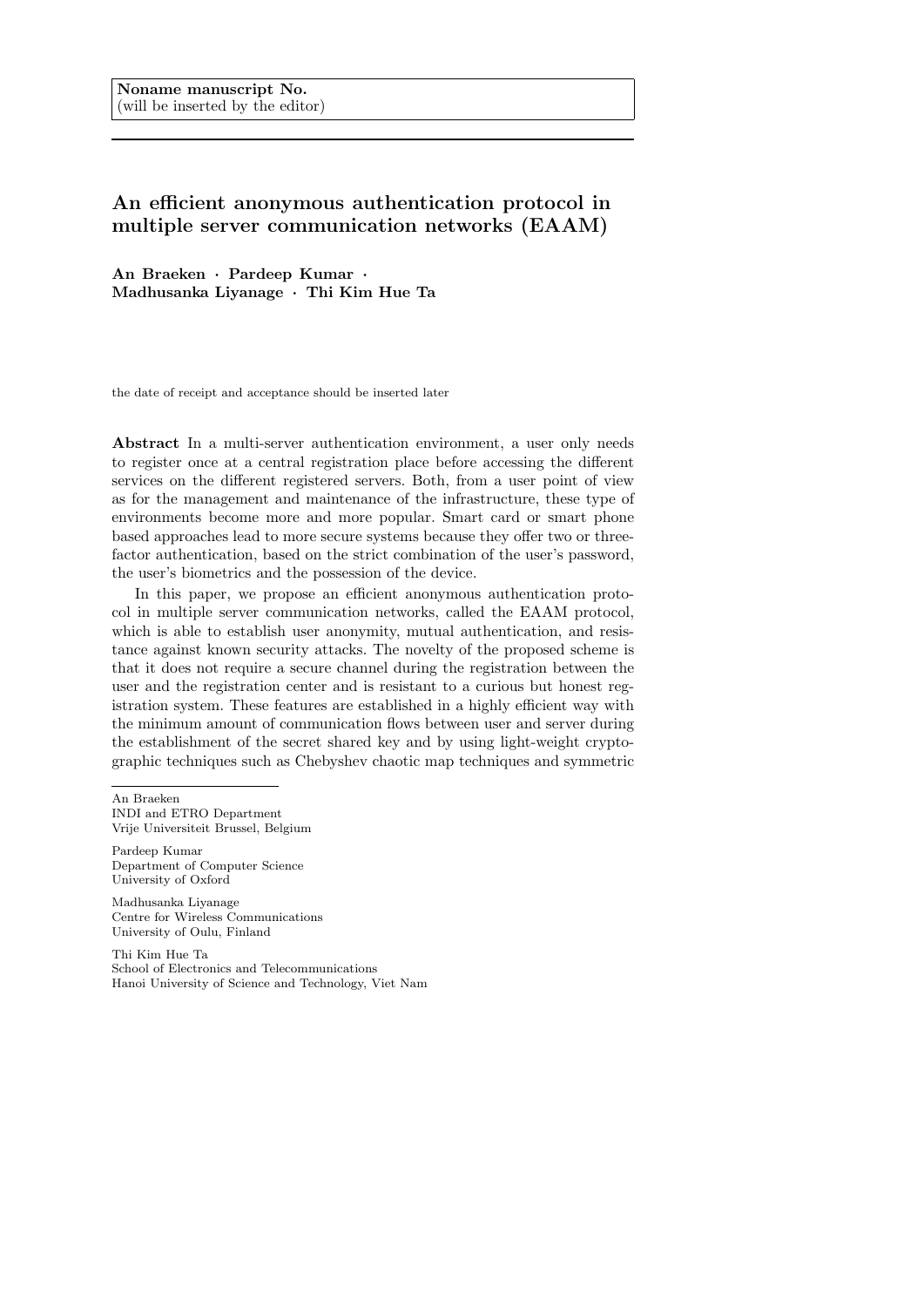key cryptography. The performance and security of the protocol are analyzed and compared with the latest new proposals in this field.

Keywords Multi-server authentication · Anonymity · Chaotic maps

## 1 Introduction

Enterprises make more and more use of multi-server authentication environments, enabling their employees to get access with one single registration to different services running on different servers in the infrastructure. Also several e-government services can be currently accessed by the user through one single registration.

This is a significant improvement, compared with the classical authentication method where the user has to send to each of these services an identity and hashed password, which is then compared with the stored verification table at server side. Such method encompasses several security problems and requires huge storage capacities. In 2000, Hwang et al. [1] introduced the smart card based authentication. Here, a registration center (RC) activates the card with some secret information, which is (partly) shared with the registered servers. It can be seen as a two-factor authentication since both the possession of the smart card and the knowledge of the password is required. During the last decade, a lot of research has been performed on developing authentication protocols for this type of setting, adding more and more additional security features and becoming more and more practical. For instance, we can identify three main classes based on the used cryptographic mechanisms: (i) symmetric key based, (ii) public key based by means of elliptic curve cryptography (ECC) or chaotic maps, and (iii) bilinear pairing based systems. However, the main drawback in a symmetric key system is that it does not allow the construction of key material without the secure channel and it offers less resistance against insider attacks. The bilinear pairings systems are highly demanding operations (in terms of time complexity, e.g., point multiplications, etc. ), compared with the operations of the other classes, as shown in Table 3 of [2]. For the public key based systems, the usage of chaotic maps is about three times more efficient than the classical elliptic curve based operations [3]. Most of the literature provides mainly the classical security properties but requires a secure channel at the user registration, which is not practical always. Moreover, many of the schemes consist of more than three, often five different communication flows, and thus enormously increase the complexity. Another vulnerability in such schemes is that a registration center could perform the required operations, honestly, but it may reveal information for its own purposes. Therefore, these schemes cannot withstand against the honest-but-curious attack. To end this, we assumed that a security protocol must satisfy the following security features in the multi-server environment:

– Anonymity to the outsider: Identity is one of the sensitive personal information that could be leaked over the communication to track the user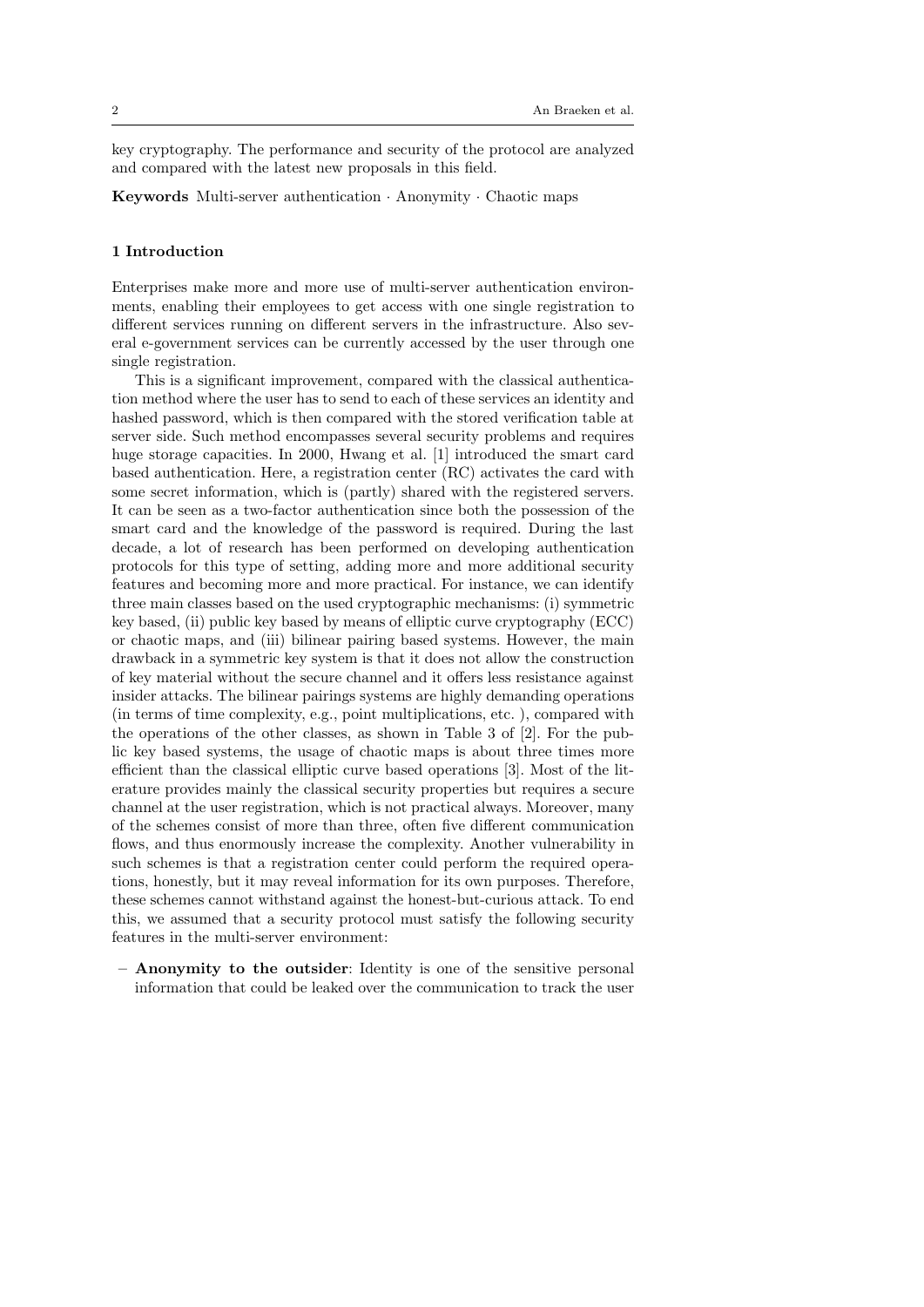or device activities. Therefore, anonymity is highly required to provide the anonymous communication that can protect from such identity leaks.

- Anonymity or identity derivation of user by the server: This security property depends on the type of service is being offered. In some cases, it is beneficial that the identity of the user is not leaked to the server for the privacy protection of the user. The server only knows that the user is approved by the RC. However, the server should be ensured of the claimed identity of the user for the services such as payment activities.
- Unlinkability: The multi server communication network, two or more items of interest from an attacker's perspective means that the attacker can sufficiently link whether these items are related to a particular user or device over the communication. Therefore, it is paramount that different messages cannot be linked to the same user by any outsider collecting the transmitted messages.
- Mutual authentication: Both the user and the server could authenticate each other and contribute to the construction of the secret key.
- Multiple servers: For the sake of user-friendliness, a user can access multiple servers with the same credentials, obtained during the registration phase.
- Known key security: In the multi server communications, it is possible that an attacker or malevolent user could determine the session key for the ongoing communication. It is therefore, desirable that even if the secret session keys between the user and the server are revealed, no further information can be obtained from the private keys of user and the server.
- Perfect forward secrecy: Even if the longterm private keys of the user or the server are leaked, the previously derived secret session keys between the user and the server cannot be revealed.
- Resistance against known attacks: The scheme can withstand insider attack, stolen device attack, offline guessing attack, replay attack, user impersonation attack, and man-in-the-middle attack.
- $-$  Resistance against curious but honest RC: The RC is not able to derive the secret session key generated by the user and the server, and thus can not store the sensitive information of the user. Curious means that the RC will perform the required operations, but that it may reveal or misuse information for its own benefit.
- Avoidance of the secure channel: No secure channel is required between the user and the registration center during the registration phase.

Contribution: Considering the above security properties, we propose a new and efficient anonymous authentication protocol in the multiple server communication networks (EAAM). The proposed EAAM is based on the Chebyshev chaotic map operations and required only two communication phases for the construction of the secret session key, which is quite efficient. In order to authenticate the user, the EAAM uses a smart phone with installed biometric feature identification, instead of a smart card with a corresponding smart reader to perform the authentication. Moreover, the performance and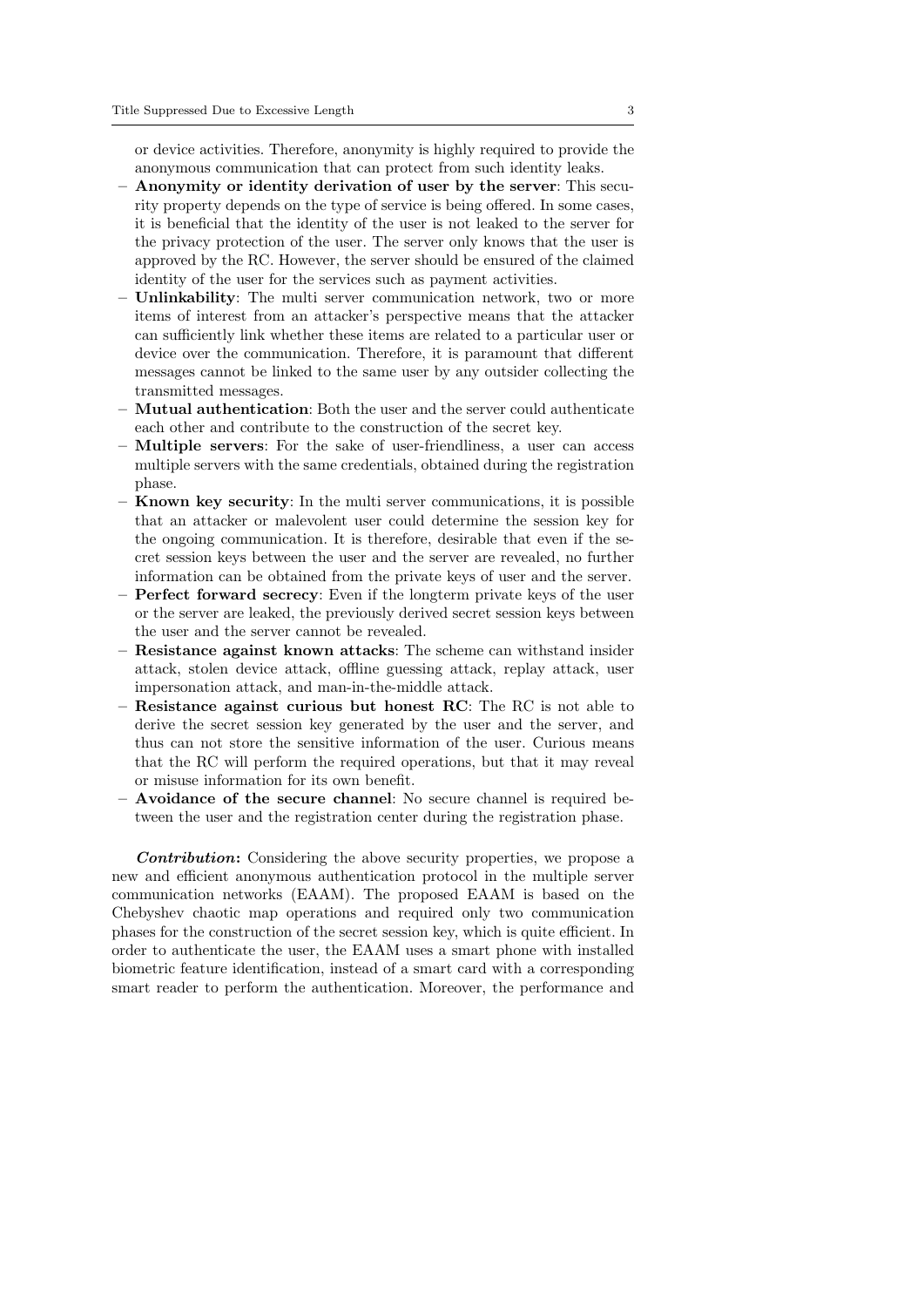security of the EAAM are analyzed and compared with the recently proposed literature in this field.

The rest of the paper is structured as follows. Section 2 presents related work. In Section 3, we give some background on the operations and the system setting. Section 4 describes our protocol. In Section 5 and 6, we analyse the security and performance of the protocol respectively. Finally, we conclude the paper in Section 7.

## 2 Related work

Smart card based authentication mechanisms are proposed for both single server and multiple server environments [4]. They are either two-factor or three-factor based. However, as the biometrics related information is used in the same way as the password, the two-factor based schemes can be in most of the cases easily extended to three-factor based schemes. In [5], a generic framework to upgrade two-factor authentication schemes to three-factor ones using the concept of fuzzy extractor  $[6]$  is explained. There exists an enormous amount of papers on these type of protocols, e.g. a detailed survey can be found in [4]. We will limit the discussion on the latest generation of multiserver authentication protocols, which offer in addition user anonymity.

We can basically distinguish three types of classes in these authentication schemes: symmetric key based schemes, public key based schemes, and bilinear pairing based schemes, as follows.

Symmetric key based schemes – many symmetric key based schemes are also proposed in literature [15–24]. Almost all of them have been shown to be vulnerable to one or more of the following attacks: insider attacks, impersonation attacks, and stolen smart card attacks. Except for [16, 23, 24], no attacks have been mentioned yet. In [23], the proposed protocol contains three communication rounds, and in [16] the protocol is missing the unlinkability feature. The system in [24] is currently the most efficient and complete system, given the possibilities that can be obtained with symmetric key operations. For instance, these systems cannot be resistant to an insider attack where one compromised user and server collaborate. They also require a secure channel during registration and the RC can always follow every communication between the user and the server, due to the inherent properties of symmetric key cryptography.

Public key based schemes– This is the second class where two main mechanisms are distinguished as the ECC and the Chebychev polynomials. For the ECC based systems, we distinguish in literature [25–33]. All these systems have been shown to be insecure [25, 26, 28–30, 32] or perform the authentication request through the RC and thus require five communication phases [31, 33]. In [27] a secure and two-round scheme is presented, but although it is mentioned as a multi-server authentication protocol, unique credentials are required for each server, making it highly inefficient. For the systems using the Chebychev polynomials as trapdoor mechanism, several schemes have been proposed that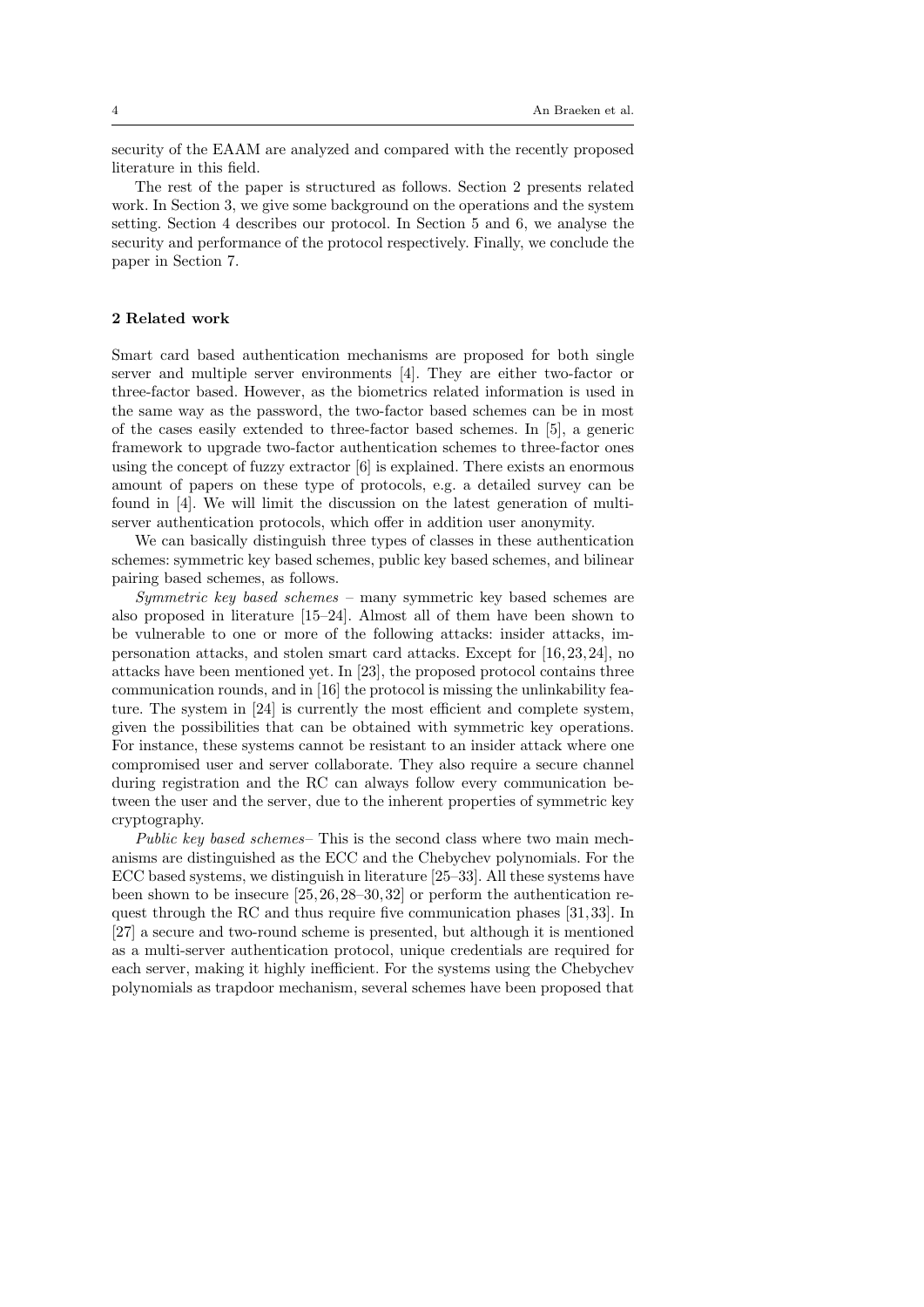without the usage of a RC  $[34–39, 13, 14, 40, 41]$ . However, many of them are vulnerable to different types of attacks (insider attacks, man-in-the-middle attacks, etc.) as shown in [34–39]. The protocols without reported attacks in this list are currently [13, 14, 40, 41]. For the classical setting with RC and servers, consisting of only two communication rounds, we identify the references [42– 44]. The protocol in [42] is clearly not resistant against insider attacks as the RC and all the servers share the same secret key. The scheme in [43] allows to trace the user. Finally, as the RC derives in both [43, 44] the secret key material of the user and the servers, both protocols are not prone against a curious RC and do require a secure channel during the registration.

Biliner pairing based schemes – The references  $[7-10, 13, 14]$  belong to the third class. In [14], it has been shown that the proposed scheme was the most complete with respect to security features and computational efficiency, compared to the other bilinear protocols. Still, these type of schemes do not offer more security features as the others, all possess at least three communication phases and are very expensive due to the inherent computational demanding bilinear operation.

To conclude, as far as the authors are aware, there are currently no protocols available in literature, that satisfy besides the classical security features as anonymity, unlinkability, perfect forward secrecy, known key secrecy, that are in addition resistant to a curious and honest RC. As privacy of the user is becoming more and more important, it is an interesting feature to provide to the user. In addition, we also include the mechanisms that avoid the need for a secure channel, which is in practice difficult to realize. Moreover, as efficiency both in terms of latency, computational complexity and energy consumption is very relevant to mobile devices, it is important to limit the number of required communication rounds to a minimum and to use the most efficient security operations.

### 3 Preliminaries

#### 3.1 Chebyshev chaotic map

The basics of the Chebyshev chaotic maps are now shortly discussed. For more details, we refer to [45, 46]. The Chebyshev polynomials are defined as:

$$
T_n(x) : [-1,1] \to [-1,1] : T_n(x) = \cos(n \arccos(x)), n \in \mathbb{N}
$$

To enhance the properties of Chebyshev chaotic maps, Zhang [47] proposed an improved Chebyshev polynomial defined on the domain R, where the modulo of the result is taken over a large prime number  $p$ . The following recurrent relation can be used to determine these Chebyshev polynomial maps  $T_n: R \to R$  with  $n \geq 2$ 

 $T_n(x) = 2xT_{n-1}(x) - T_{n-2}(x) \mod p$ , given that  $T_0(x) = 1, T_1(x) = x$ .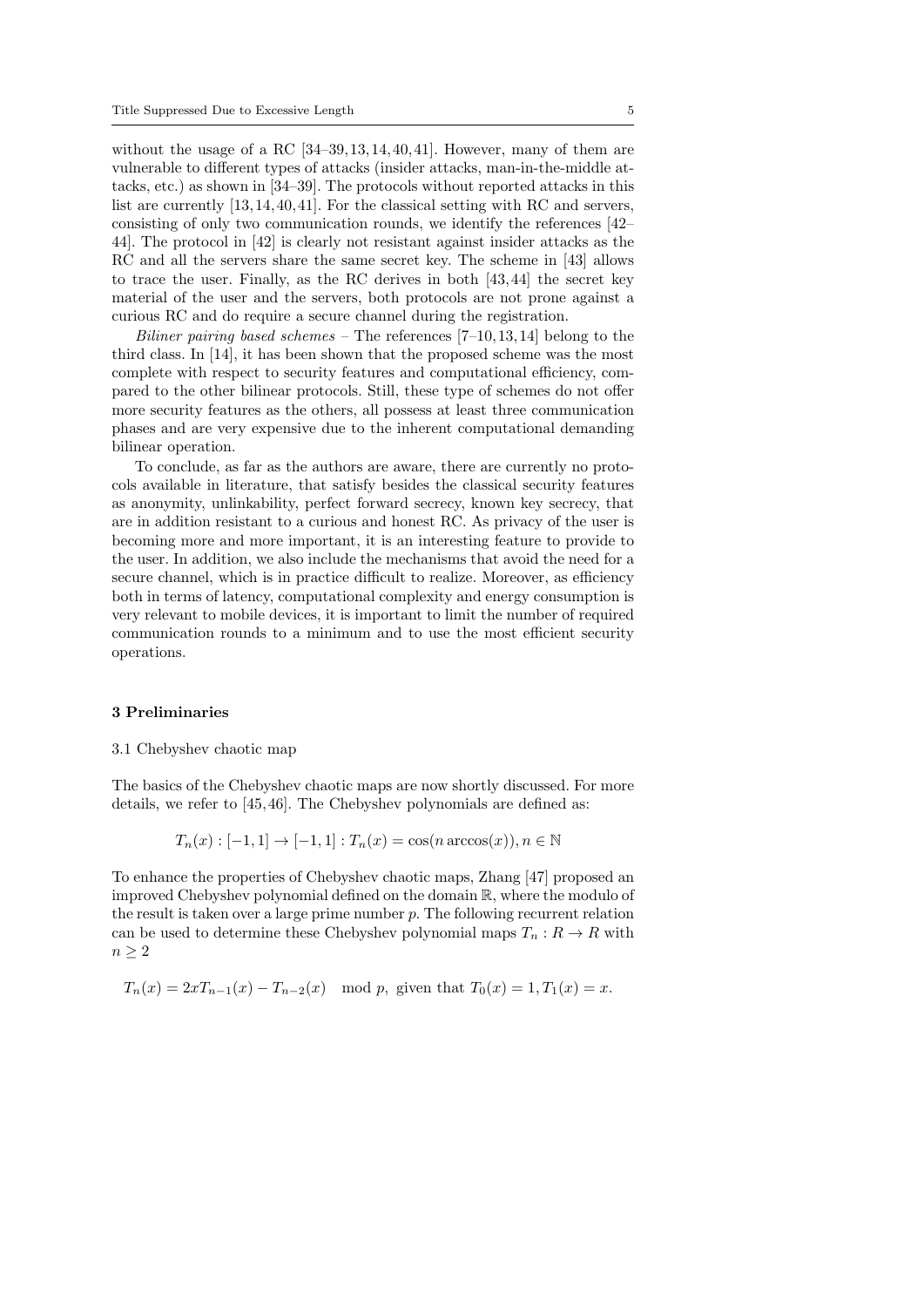The improved Chebyshev polynomials satisfy the semi-group property, i.e., the equation  $T_v(T_u(x)) = T_u(T_v(x)) \mod p$  holds for  $u, v \in \mathbb{N}$  and  $x \in \mathbb{R}$ . The interesting aspect at the Chebyshev polynomials is that they can be used in the discrete logarithm (DL) problem and the computational Diffie-Hellman (CDH) problem.

DL problem: Given two elements  $x$  and  $y$ , it is computationally infeasible to find an integer r such that the equation  $T_r(x) = y$  (mod p) holds.

CDH problem: Given x,  $T_r(x)$ ,  $T_s(x)$ , it is computationally infeasible to compute the result of the computations  $t_{rs} = T_{rs}(x) = T_r(T_s(x)) = T_s(T_r(x))$  $T_{sr}(x) = t_{sr} \pmod{p}.$ 

Also a signature scheme [48] based on the Chebyshev polynomials has been proposed.

## 3.2 Usage of biometrics data

When the biometric data of a user is captured, there are inherently different types of noise included. Consequently, repeated acquisitions of a biometric feature may lead to different, but small variations in this data. When using a classical hash function (eg. SHA1, SHA2) or encryption function (eg. AES) on these different variations, a completely different result will be obtained.

In order to overcome this problem, mechanisms such as fuzzy extractor [49], biohashing [50] or cancelable biometrics [51] are applied to the biometric data, allowing the derivation of a fixed user-specific random vector. We refer to the literature for more details on these mechanisms. Therefore, when we mention biometric data of a user in the protocol, we mean the output which is generated by one of the above mentioned mechanisms.

## 3.3 System setting

The main entities in the system are as follows.

- The user and its smart phone, which is provided with biometric feature extraction. The smart phone possesses a secure tamper resistant module (TRM) to store user specific, temporary key material, and no long term system security parameters.
- There are multiple servers, each offering a particular service.
- The central authority (CA) checks the identity of the users or servers, requesting to get access to the infrastructure. If positive, certificates are created for the user and server to register at the registration center. We assume a trustworthy CA as it is the basis of the whole system.
- The registration center (RC) is responsible for the registration of the servers and users, based on a valid identification performed by the CA. We assume an honest, but curious RC.

We assume that the required cryptographic functions and parameters are implemented in each entity participating in the scheme. We further assume that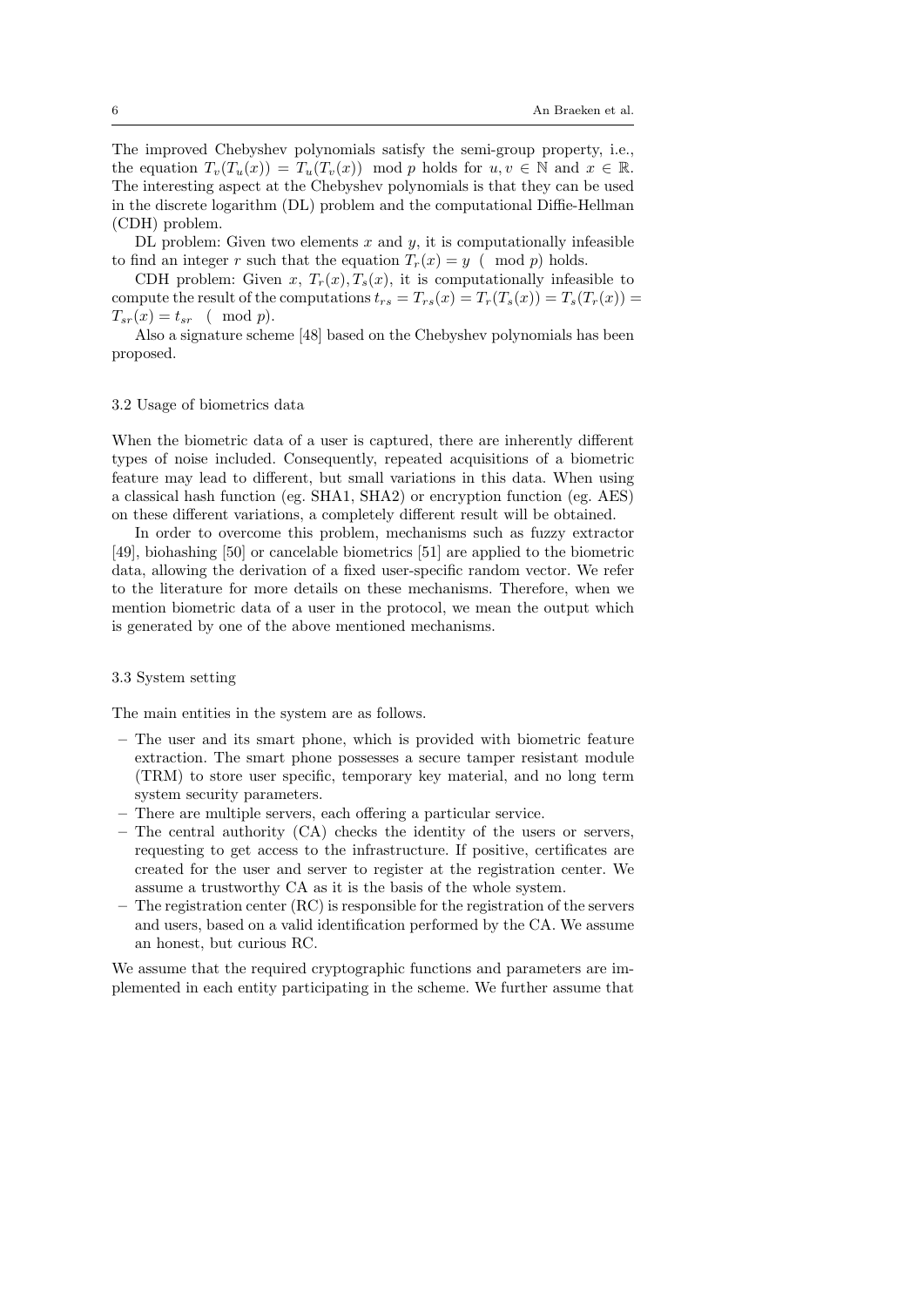| $U, U_d$               | User and User's device                                             |
|------------------------|--------------------------------------------------------------------|
| TRM                    | Tamper resistant module in user's device                           |
| RC, S                  | Registration center and Server                                     |
| CA                     | Central authority                                                  |
| $\boldsymbol{x}$       | Public system parameter, the seed generating Chebyshev chaotic map |
| $\boldsymbol{y}$       | Secret parameter of RC                                             |
| $\boldsymbol{p}$       | Public system parameter, large prime number                        |
| G K                    | Group key shared between RC and registered servers                 |
| $t_n = T_n(x)$         | Chebyshev polynomial of degree $n$                                 |
| $t_{nm} = T_n(T_m(x))$ | Chebyshev polynomial of degree <i>n</i> with input $T_m(x)$        |
| $(i, t_i = T_i(x))$    | Secret and public key of the user                                  |
| $(r, t_r = T_r(x))$    | Secret and public key of the RC                                    |
| $(s, t_s = T_s(x))$    | Secret and public key of the server                                |
| $ID_i, ID_S$           | Identity of the user $U$ and server $S$                            |
| $T_i$                  | Timestamp at the registration time of $U$ with $CA$                |
| $cert_i$               | Certificate on $(ID_i, t_i, T_i)$ of U by CA                       |
| PW, Bio                | Password and biometrics data of the user U                         |
| $\epsilon$             | Maximum allowed delay between submission and reception             |
| $E_K(.)$ , $D_K(.)$    | Symmetric key encryption and decryption with key $K$               |
| H(.)                   | Hash function                                                      |
| $\parallel, \oplus$    | Concatenation, Bitwise XOR operation                               |
|                        |                                                                    |

all smart phones of the users, servers, RC and CA are time synchronized, as timestamps are used to avoid replay attacks.

## 3.4 Notations

Table 3 summarizes the most important abbreviations and notations used in this paper.

## 4 Protocol EAAM

We distinguish five main phases in the protocol: registration with CA, registration with server, login phase, authentication and session key establishment, and renewal of user's password.

## 4.1 Registration with CA

We need to distinguish actions performed by the RC, the user and its device, and the servers.

4.1.1 Actions to be performed by the RC

Let  $y$  be a secret parameter of the RC. We assume the RC has published the following system parameters: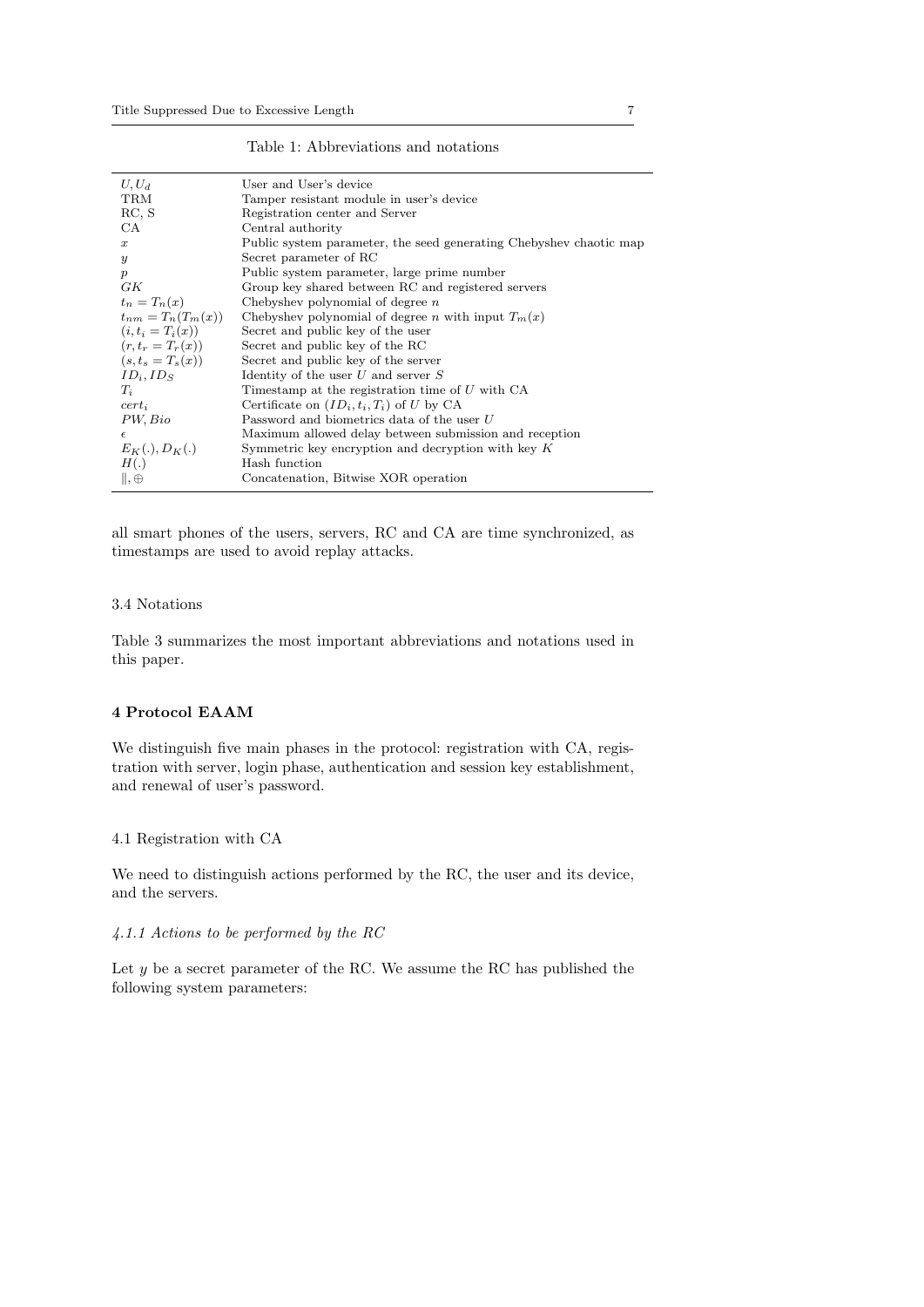- $x$  as the seed for generating the Chebyshev chaotic map
- $-p$  as a large prime number, defining the modulo operation on the output of the Chebyshev chaotic map
- $t_r = T_r(x)$ , the public key of the RC, together with a certificate cert<sub>r</sub> on  $(ID_r, t_r)$
- $-H(.)$ ,  $E_K(.)$ ,  $D_K(.)$ , representing the hash algorithm, symmetric key encryption and decryption algorithm with secret shared key K
- $\epsilon$  is the predefined delay between submission and reception

#### 4.1.2 Actions to be performed by the servers

The server generates its own secret key  $s$  and public key  $t_s$ . After approval from the CA, a certificate is generated by the CA. This certificate, together with its identity  $ID_S$  and public key  $t_s$  is published in a publicly available repository.

The RC shares with all registered and validated servers a group key GK through a well known multicast group key mechanism, like eg. [52]. This key is regularly updated and in particular when a server is added or removed to the subscription list. Note that the previous versions of the group key, together with the period of their life time, are still stored at the servers until the expiration date.

#### 4.1.3 Actions to be performed by the user and its device

Before the user can register, he/she first needs to generate its own key pair  $(i, t_i)$  and requests a certificate cert<sub>i</sub> on the combination of identity  $ID_i$  and public key  $t_i$  by the CA. These actions are detailed below.

– Public-private key definition of the user:

The user enters its identity  $ID_i$ , password PW and biometric data Bio into its smart phone. Based on a random variable  $rb$  stored in the memory of the phone, the private key  $i = H(ID_i||PW \oplus rb||Bio)$  is computed. Next, the corresponding public key  $t_i$  is derived for it. The values  $ID_i, t_i$  are sent to the CA through a secure channel.

– Response of CA:

The CA checks the request by verifying the identity of the user. If positive, it validates the link between  $ID_i$  and its corresponding claimed public key  $t_i$  by generating a certificate  $cert_i$  on  $(H(ID_i, t_i, T_i))$ , where  $T_i$  represents the timestamp at the moment of the registration request.

The device stores the received values  $cert_i, t_i, T_i$ , together with the parameter rb and  $E_i = H(PW \oplus rb|| Bio \oplus rb|| ID_i)$ . The parameters i and  $ID_i$ are stored in the TRM of the device.

Storage on  $U_d$ :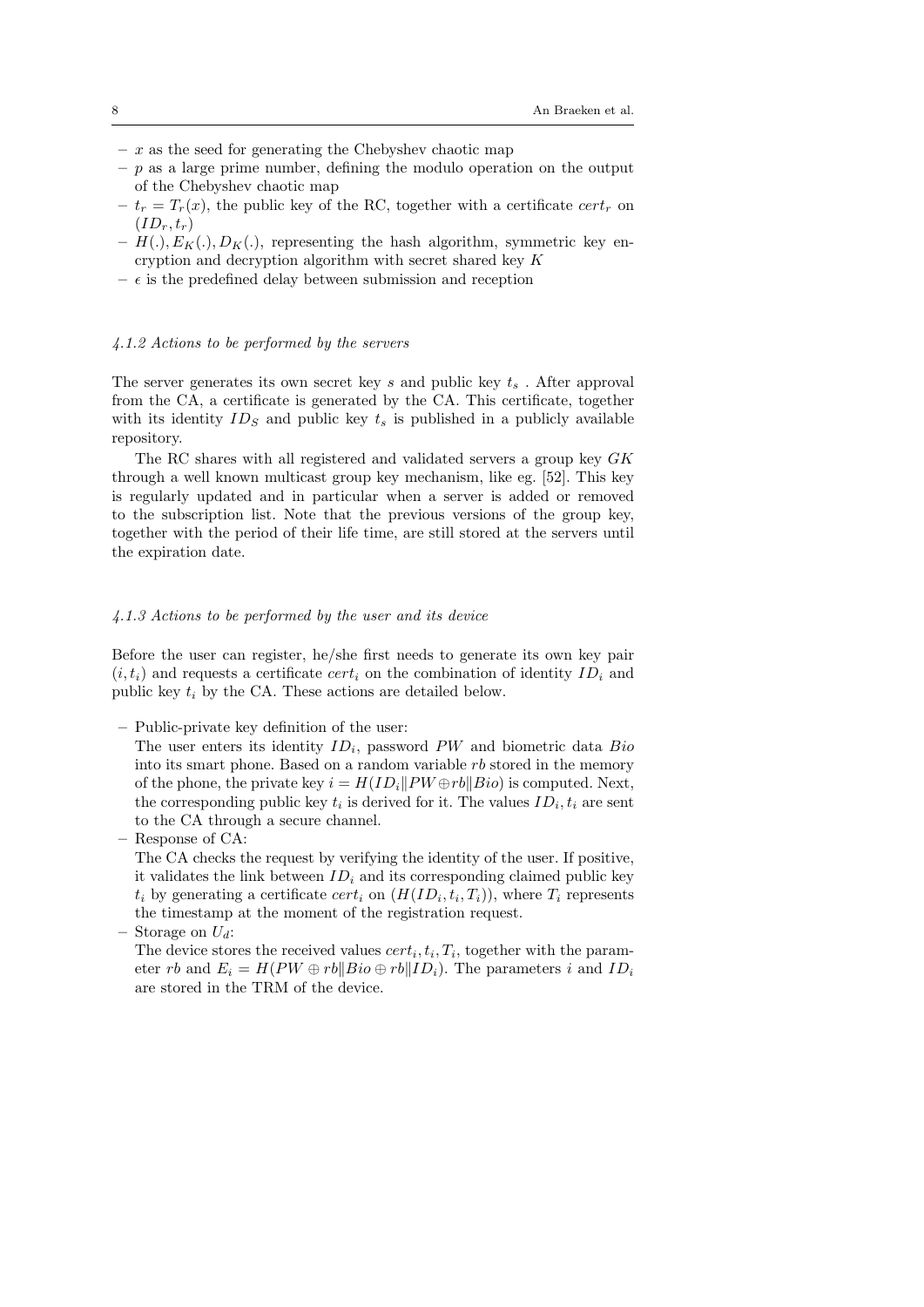## 4.2 Registration with RC

Using the information  $(ID_i, t_i, T_i, cert_i)$ , the user is now able to register with the RC without the need of a secure channel by performing the following operations. We assume that the public key of the RC can be consulted through secure publicly available repositories. The following steps are executed. The visualization of this process is depicted in Figure 1.

- First, the device computes the value  $F_i = H(i||ID_i)$ . Then, the user selects a random value  $l \in \mathbb{R}$  and computes  $t_l$ . Next, also  $t_{lr}$  and  $t_{ir}$  are computed, using the public key  $t_r$  of the RC. Based on the current timestamp  $T_1$ , a dynamic secret  $k_1$  with the RC can be derived, ie.  $k_1 = H(t_{ir}||T_1||ID_i)$ . Finally, the key  $t'_{lr} = H(t_{lr} || T_1)$  is now used to encrypt the message containing this key  $k_1$ , the value  $F_i$ , and the credentials of the user and the RC, ie.  $C_1 = E_{t'_{lr}}(k_1 || F_i || ID_i || t_i || T_i || cert_i || t_r)$ . The message  $C_1, t_l, T_1$  is sent to the RC.
- Upon arrival, the RC first checks the validity of the timestamp, if the current timestamp  $T_2$  satisfies  $T_2 - T_1 \leq \epsilon$ . If so, the RC computes  $t_{ri}, t_{rl}$ and  $t'_{rl}$ . This last one is used to decrypt  $C_1$ . In order to authenticate the user with identity  $ID_i$ , the certificate  $cert_i$  is verified and the value of  $H(t_{ir}||T_1||ID_i)$  is compared with  $k_1$  from the decrypted message. If all checks are positive, than the RC computes the following parameters. Let *n* be the number of registrations performed by  $ID_i$ .

$$
A_i = H(ID_i || GK ||y||n)
$$
  
\n
$$
B_i = A_i \oplus GK
$$
  
\n
$$
C_i = H(A_i) \oplus H(F_i || t_i || ID_i)
$$
  
\n
$$
k_2 = H(t_{rl} || T_1 || T_2 || ID_i)
$$
  
\n
$$
sig = sig_{RC}(H(T_2 || GK || B_i || t_i))
$$
  
\n
$$
C_2 = E_{k_2}(B_i || C_i || T_2 || s)
$$

Here  $sig_{RC}(H(T_2||GK||B_i||t_i)))$  denotes the signature of RC over the message  $M = H(T_2||GK||B_i||t_i)$ . The message  $C_2, T_2$  is sent to the user.

– After a positive validation of the timestamp, the user computes  $k_2$  and encrypts  $C_2$ . If  $T_2$  from this message corresponds with the submitted  $T_2$ , the user stores the parameters  $B_i, C_i, T_2, sig$ , besides the already stored values  $E_i$ ,  $rb, cert_i$ ,  $t_i$ ,  $T_i$  and  $i, ID_i$  in TRM. Note that the user is not able to verify the signature, as it does not know the group key  $GK$ . Instead, the signature verification will be performed later by the servers.

We want to note that each parameter in the derivation of RC has a specific goal, as will be later shown in more detail in the security analysis. To be short,  $A_i$  is meant to be only constructible by the RC (knowledge of y) and  $C_i$  by the user (knowledge of  $F_i$  and thus  $i, ID_i$ ). The user does not know  $A_i$ , but given  $B_i$  and  $H(A_i)$  (from  $C_i$ ), only the servers knowing GK can verify this link and thus identify a valid user.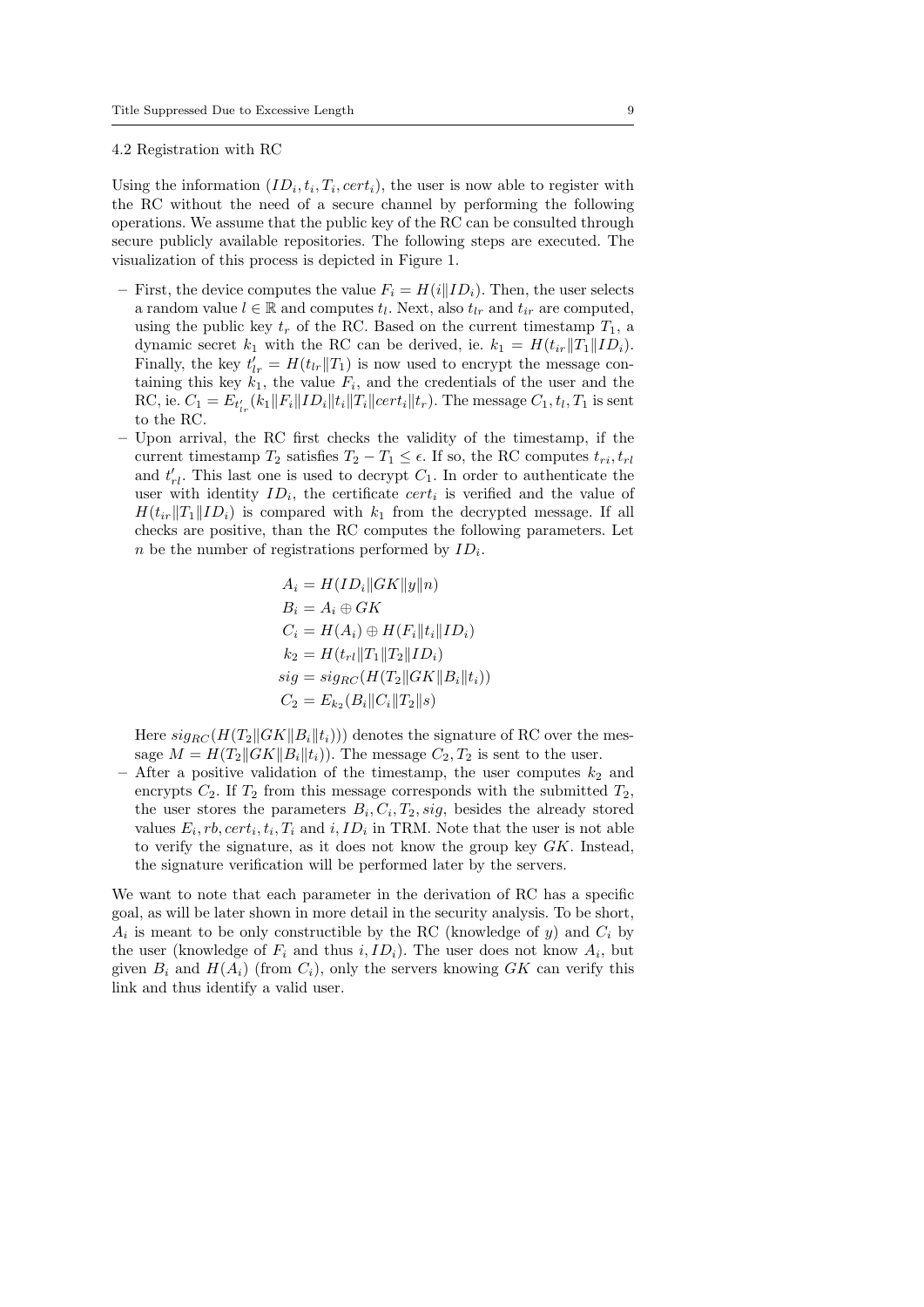| $U, U_d$                                                                                                                                                                                                                                           |                 | $_{RC}$                                                                                                                                                                                                                                                                                                                                                                           |
|----------------------------------------------------------------------------------------------------------------------------------------------------------------------------------------------------------------------------------------------------|-----------------|-----------------------------------------------------------------------------------------------------------------------------------------------------------------------------------------------------------------------------------------------------------------------------------------------------------------------------------------------------------------------------------|
| $cert_i, t_i, T_i, E_i, rb$<br>$i.ID_i$                                                                                                                                                                                                            |                 | $r, t_r, GK, y$                                                                                                                                                                                                                                                                                                                                                                   |
| $F_i = H(i  ID_i)$<br>$l \leftarrow_R \mathbb{R}, t_I$<br>$t_{lr} = T_l(T_r(x))$<br>$t_{ir} = T_i(T_r(x))$<br>$k_1 = H(t_{ir}  T_1  ID_i)$<br>$t'_{lr} = H(t_{lr}  T_1)$<br>$C_1 = E_{t'_{lr}}(k_1    F_i    ID_i    t_i    T_i    cert_i    t_r)$ |                 |                                                                                                                                                                                                                                                                                                                                                                                   |
|                                                                                                                                                                                                                                                    | $C_1\ T_1\ t_l$ |                                                                                                                                                                                                                                                                                                                                                                                   |
|                                                                                                                                                                                                                                                    |                 | $T_2-T_1 \leq \epsilon$<br>$t_{rl} = T_r(T_l(x))$<br>$t'_{rl} = H(t_{rl}  T_1)$<br>$k_1  F_i  ID_i  t_i  T_i  cert_i  t_r = D_{t'_i}(C_1)$<br>$t_{ri} = T_r(T_i(x))$<br>Check $cert_i, k_1$<br>$A_i = H(ID_i    GK  y  n)$<br>$B_i = A_i \oplus GK$<br>$C_i = H(A_i) \oplus H(F_i    t_i    ID_i)$<br>$k_2 = H(t_{rl}  T_1  T_2  ID_i)$<br>$sig = sig_{BC}(H(T_2  GK  B_i  t_i))$ |
|                                                                                                                                                                                                                                                    |                 | $C_2 = E_{k_2}(B_i    C_i    T_2    sig)$                                                                                                                                                                                                                                                                                                                                         |
|                                                                                                                                                                                                                                                    | $C_2  T_2$      |                                                                                                                                                                                                                                                                                                                                                                                   |
| $T_3-T_2 \leq \epsilon$<br>$k_2 = H(t_{lr}  T_1  T_2  ID_i)$<br>$B_i  C_i  T_2  sig = D_{k_2}(C_2)$<br>Check $T2$<br>Store $B_i, C_i, T_2, sig$                                                                                                    |                 |                                                                                                                                                                                                                                                                                                                                                                                   |

Fig. 1: Steps and computations during the registration request of user with RC

4.3 User login

The user takes its smart phone and inputs its identity  $ID_i$ , password  $PW_i$ , and biometric data Bio. If  $H(PW \oplus rb|| Bio \oplus rb|| ID_i)$  corresponds with the stored  $E_i$ , the process can continue. Then, the smart phone computes  $F_i = H(i||ID_i)$ . It looks up the public key  $t_s$  of the server S in a publicly available secured repository. Next, the device picks up a random value  $f$  and computes  $t_f$  and  $t_{fs}$ . Now the following computations are performed in order to derive the user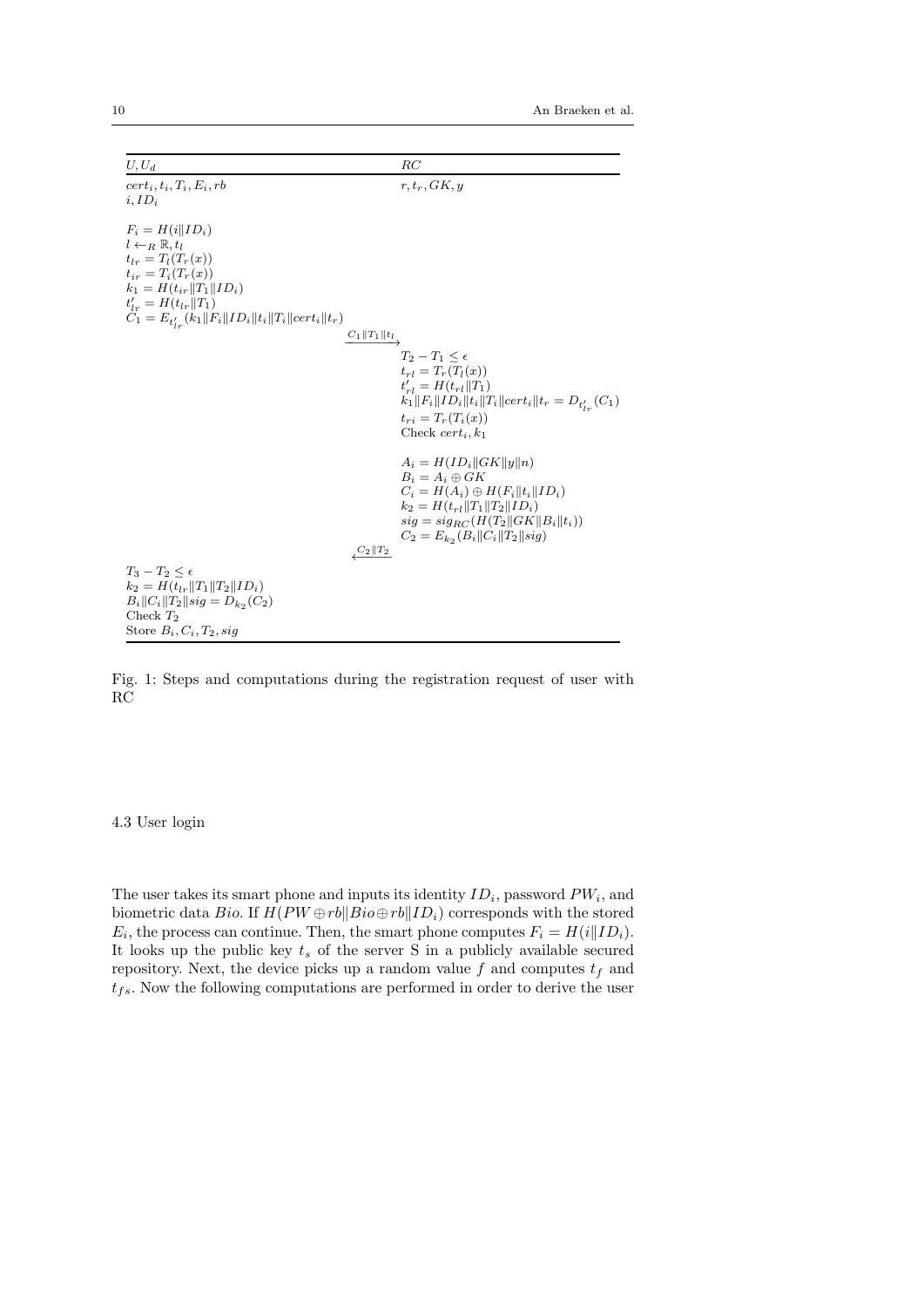login request to be transmitted, with  $T_3$  the current timestamp.

$$
H(A_i) = C_i \oplus H(F_i||t_i||ID_i)
$$
  
\n
$$
CID_i = B_i \oplus H(t_{fs}||T_3)
$$
  
\n
$$
k_3 = H(T_3||t_{fs}) \oplus H(A_i)
$$
  
\n
$$
C_3 = E_{k_3}(sig||t_i||T_2)
$$

Consequently, the message  $t_f$ ,  $T_3$ ,  $CID_i$ ,  $C_3$  will be transmitted to S.

## 4.4 Authentication phase and key agreement

Upon arrival of the message at  $T_4$  from the user login phase, the server first checks if the timestamp of the user is valid, meaning  $T_4 - T_3 \leq \epsilon$ . If so,  $t_{sf}$ will be computed and the following operations are performed.

$$
B_i = CID_i \oplus H(t_{sf} || T_3)
$$
  
\n
$$
A_i = B_i \oplus GK
$$
  
\n
$$
k_3 = H(T_3 || t_{fs}) \oplus H(A_i)
$$
  
\n
$$
sig||t_i || T_2 = D_{k_3}(C_3)
$$
  
\n
$$
M = H(T_2 || GK|| B_i || t_i)
$$

If  $sig_{BC}(M)$  corresponds with  $sig$  of  $C_3$ , the server is guaranteed that the credentials are derived by the RC and not by a potential malicious server. However, note that it might still be possible that a malicious server has stored the signatures of previous requests of its users and tries to abuse it in the name of a user. Therefore, it is essential that the SK should also exploit the usage of the public key  $t_i$ . This symmetric shared key equals  $SK = H(t_{bf} || t_{bi} || t_{sf} || T_3 || T_4)$ , where  $b$  is a randomly chosen parameter and  $t<sub>b</sub>$  the corresponding public variant of it. Finally,  $C_4 = H(SK||t_{bf}||t_{bi}||t_{sf}||T_3||T_4)$  is computed and  $C_4$ ,  $t_b$ ,  $T_4$ is sent to the user. Note that it is possible to add some restrictions, being that the delay between user login  $T_3$  and reception of credentials  $T_2$  is in a predefined range.

With this information, the user's device first verifies the timestamp  $T_4$ . Next,  $U_d$  computes  $t_{ib}, t_{fb}$ , and thus also SK. Finally, if the hash value of  $H(SK||t_{fb}||t_{is}||T_3||T_4)$  corresponds with the received  $C_4$ , then user and server have a common shared secret key SK. tamper The different steps from the user login and the authentication and key agreement phase are visualized in Figure 2.

#### 4.5 Password change phase

If the user wants to change its password, it can complete the procedure without involvement of the RC. The user first logs in with identity and password. The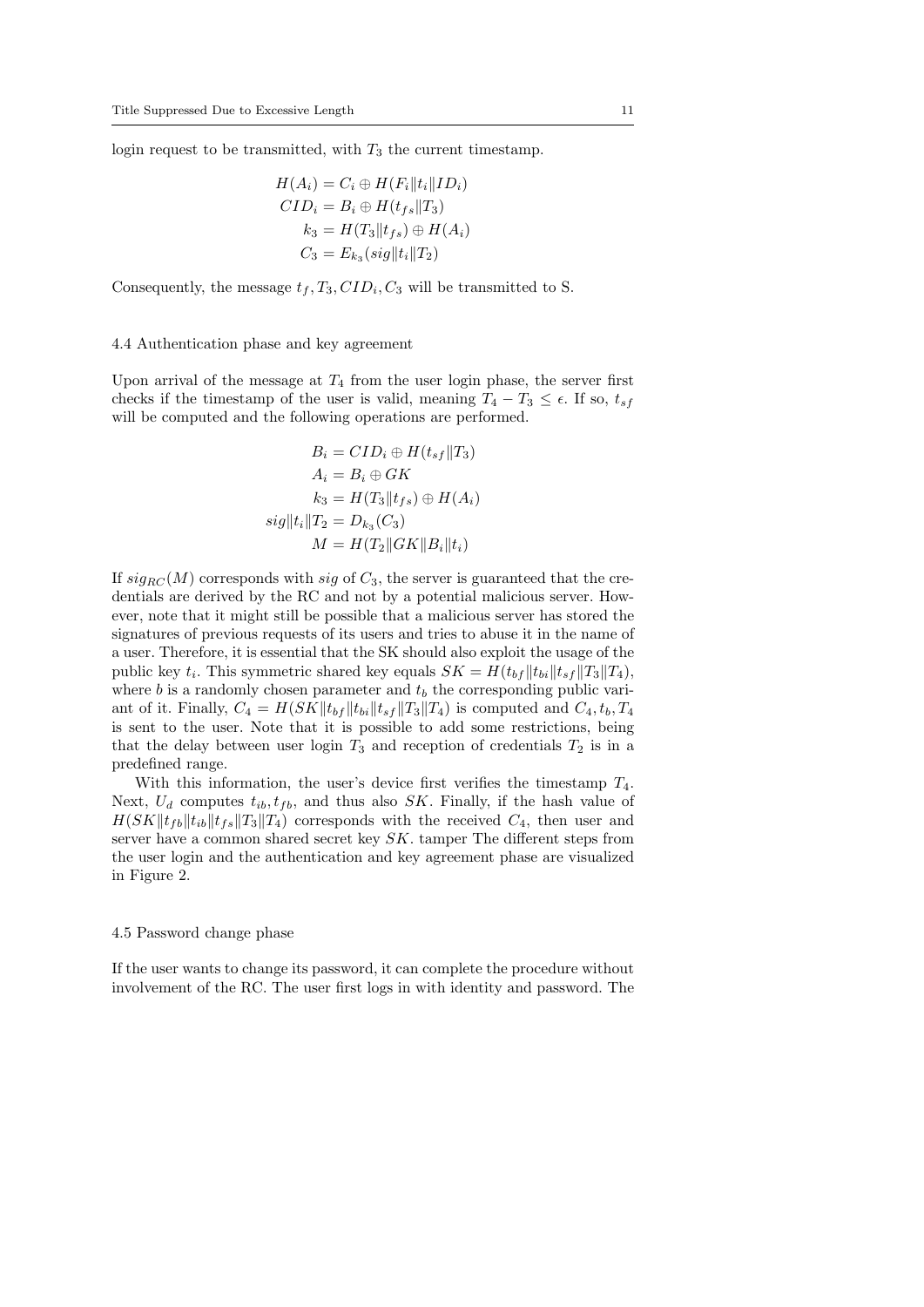12 An Braeken et al.

 $U, U_d$  solutions of  $S$  $t_s, B_i, C_i, T_2, sig,_i, T_i, cert_i, E_i, rb \hspace{3cm} s, t_s, GK, t_r$  $ID_i, i$  $ID_i, PW, Bio \rightarrow$  $E_i? = H(PW \oplus rb|| Bio \oplus rb|| ID_i)$  $F_i = H(i||ID_i)$  $f \leftarrow_R \mathbb{R}, t_f$  $t_{fs}=T_f(T_s(x))$  $H(A_i) = C_i \oplus H(F_i || t_i || ID_i)$  $CID_i = B_i \oplus H(t_{fs}||T_3)$  $k_3 = H(T_3||t_{fs}) \oplus H(A_i)$  $C_3 = E_{k_3}(sig||t_i||T_2)$  $\longrightarrow C_3 \parallel CID_i \parallel t_f \parallel T_3$  $T_2 - T_1 \leq \epsilon$  $t_{sf} = T_s(T_f(x))$  $B_i = \tilde{CID}_i \oplus \tilde{H}(t_{sf} || T_3)$  $A_i = B_i \oplus GK$  $k_3 = H(T_3||t_{fs}) \oplus H(A_i)$  $sig||t_i||T_2 = D_{k_3}(C_3)$  $M = H(T_2 || GK|| B_i || t_i)$ Check  $sig = sig_{RC}(M)$  $b \leftarrow_R \mathbb{R}, t_{bi} = T_b(T_i(x)), t_{bf} = T_b(T_f(x))$  $GK = H(t_{bf} || t_{bi} || t_{sf} || T_3 || T_4)$  $C_4 = H(SK||t_{bf}||t_{bi}||t_{sf}||T_3||T_4)$  $\frac{C_4\|t_b\|T_4}$  $T_5-T_4\leq \epsilon$  $t_{ib} = T_i(T_b(x)), t_{fb} = T_f(T_b(x))$  $SK = H(t_{bf} || t_{bi} || t_{fs} || T_3 || T_4)$ Check  $C_4 = H(SK||t_{bf}||t_{ib}||t_{fs}||T_3||T_4)$ 

Fig. 2: Steps and computations during the user login and authentication and key agreement phase

device checks the entered information with  $E_i$ . If the user is authentic, the device prompts the user for a new password PW<sup>∗</sup> and computes

$$
rb^* = PW \oplus PW^* \oplus rb
$$
  
\n
$$
i^* = i = H(ID_i \| PW^* \oplus rb^* \| Bio)
$$
  
\n
$$
t_i^* = t_i = T_{i^*}(x)
$$
  
\n
$$
E_i^* = H(PW^* \oplus rb^* \| Bio \oplus rb^* \| ID_i)
$$
  
\n
$$
F_i^* = F_i = H(i^* \| ID_i)
$$
  
\n
$$
C_i^* = C_i = H(A_i) \oplus H(F_i^* \| t_i^* \| ID_i)
$$

Finally, the values of  $E_i$ , rb are updated by  $E_i^*$ ,  $rb^*$ . The other values remain unchanged.

To conclude, Figure 3 depicts the flow of the different phases, (1) Registration phase with CA, (2) Registration phase of user with RC, (3) User login,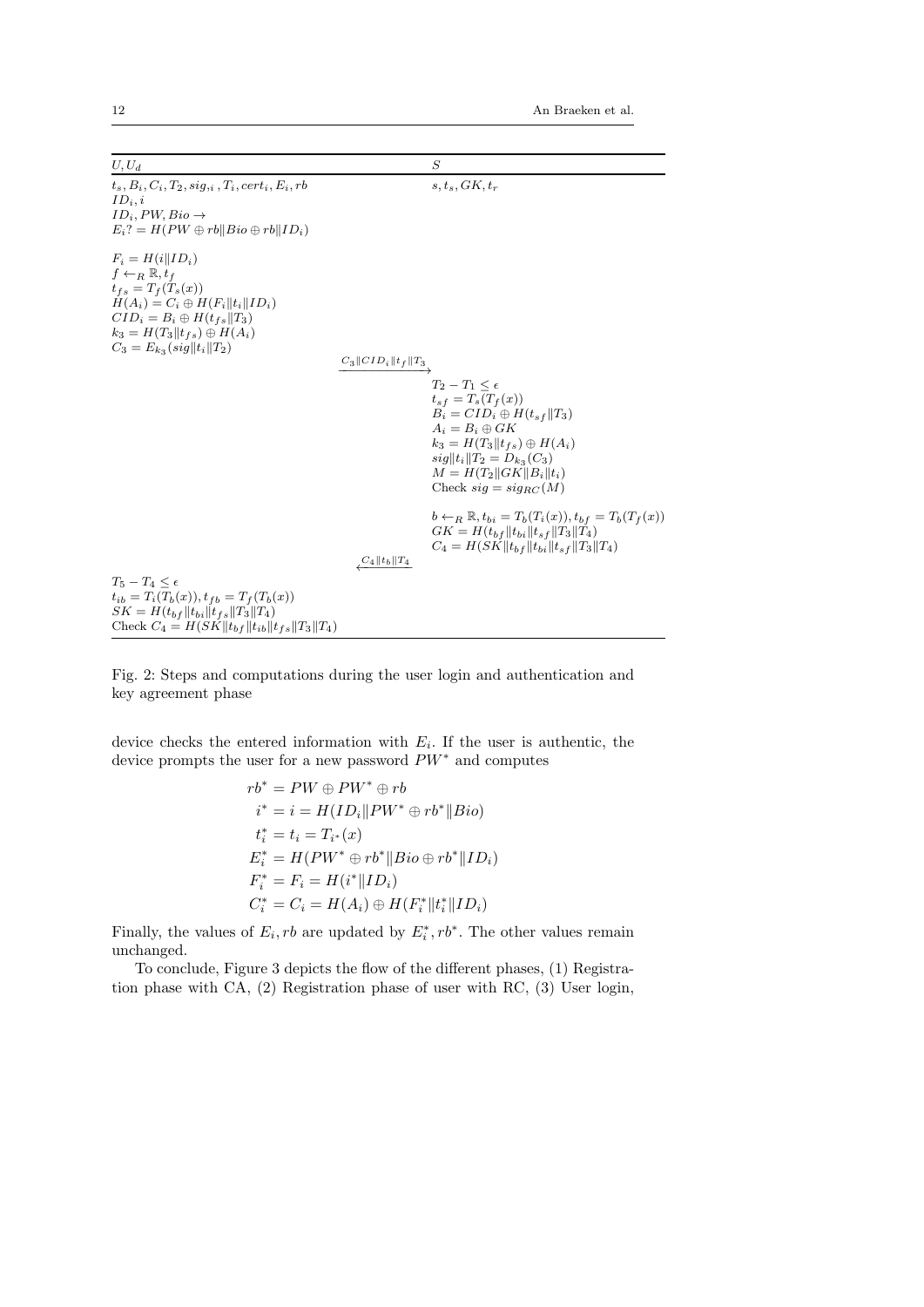(4) Authentication and key agreement phase, (5) Password change phase. The key material stored in the different entities is denoted in red.



Fig. 3: Steps and computations during the registration request of user with RC

## 5 Security analysis

We focus the security analysis on the user login, authentication and key agreement phase, which is the core of the system.

## 5.1 Mutual authentication

Mutual authentication means that both entities authenticate each other in the protocol. We distinguish the authentication of S with U and the other way around.

 $-$  S with U: Only the specific S can derive  $B_i$  from  $CID_i$ , by the computation of  $t_{fs}$  using its private key s. In addition, it can check the validity of the request by verifying the relation with  $A_i = B_i \oplus GK$  and checking the validity of the key  $k_2$  such that the last part of the decryption of  $C_3$ corresponds with the public key included in the signature sig. In order to check that the request is really validated by the RC and not a malicious server knowing the GK, the signature of the RC on the identity (public key  $t_i$ ) and the timestamp is required to be included in the message and to be verified. As a malicious server can also store the signatures of the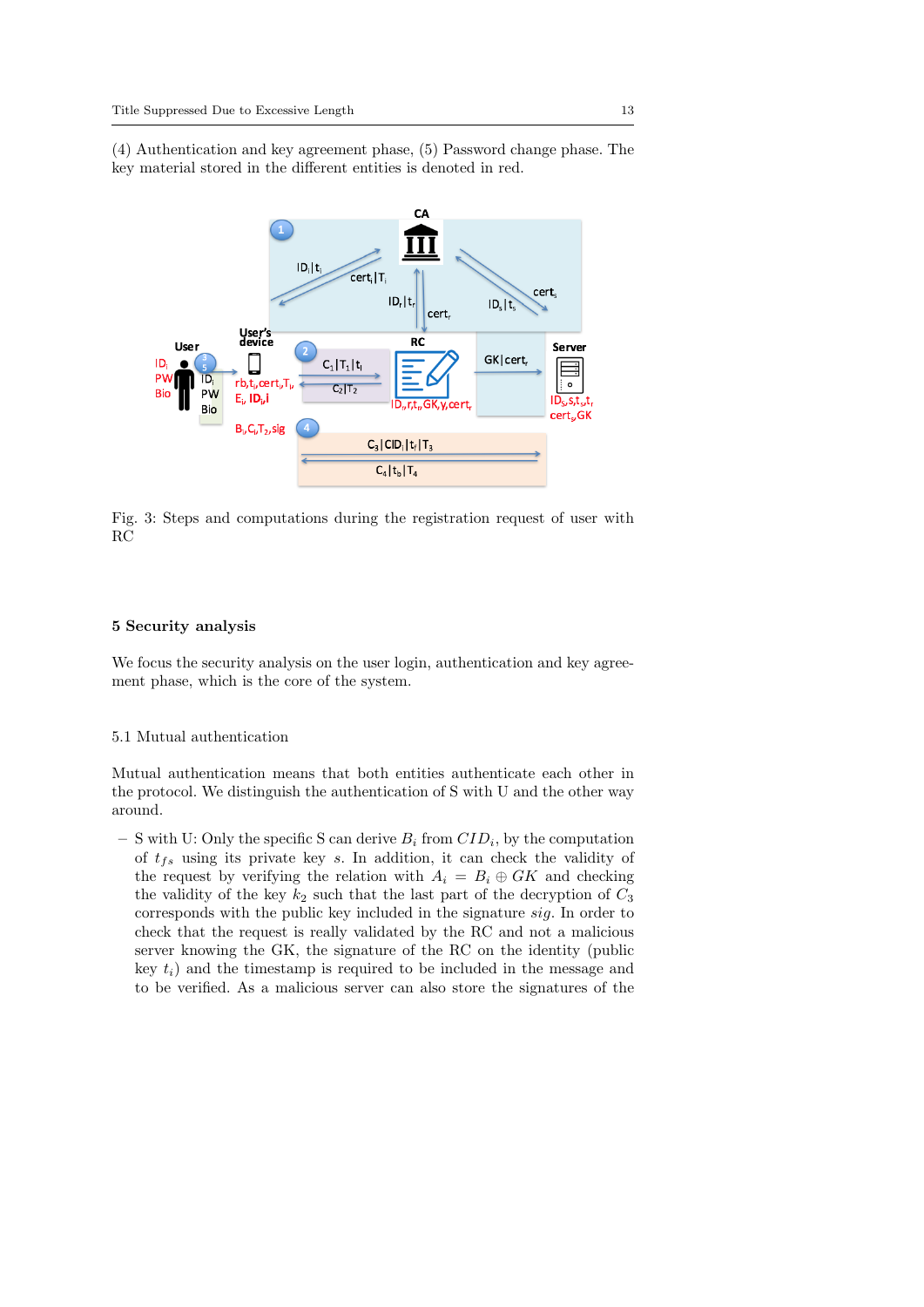previous requests of its users, the symmetric shared key between S and U also includes  $t_{bi}$ , which requires the knowledge of the private key i or the randomly defined parameter b by S. Consequently, the server is guaranteed that only a valid user is able to derive the symmetric shared key SK.

– U with S: As U makes use of the public key of S, he is sure that only the entity knowing the corresponding private key is able to derive the required parameters, due to the DL problem. Moreover, the message also implicitly includes  $GK$ , in both the signature and the definition of  $A_i$ .

#### 5.2 Impersonation attacks and man-in-the-middle attacks

This attack implies that an attacker listening to the messages between the intended partners would intercept the communication and would take over the role as legitimate participant. Due to the intensive usage of the public keys of the server and the user on the one hand and the key material derived by the RC from the other hand, it is impossible for an outsider to derive useful information from the messages or to construct legitimate alternatives.

## 5.3 Insider attacks

Insider attacks are attacks where the involved parties try to abuse the system by sending fake but legitimate requests, allowing the derivation of a secret shared key. In this protocol, we need to distinguish according to the two roles of the user and the server.

A malicious server is able to send a valid user login request, using the stored signature of a previous user request. However, he is not able to derive a symmetric shared secret key as this key involves  $t_{bi}$ , which requires the knowledge of the private key of the user. Therefore, a malicious server is not able to mimic a user. He also cannot derive any useful information of the messages from the login phase, since both  $V_1$  and  $CID_i$  integrate the parameter  $t_{fs}$ , only derivable by the server S.

Finally, also a malicious user is not able to generate fake credentials, as he is not aware of the GK or the private key of RC to make a valid signature.

## 5.4 Replay attacks

A replay attack can be launched when an attacker replays the original message or parts of it at a later moment in time in order to betray or impersonate one of the involved parties. The messages sent in our protocol are  $C_3||V_1||CID_i||t_f||T_3$  and  $C_4||t_b||T_4$ . Replay attacks on the first message are impossible due to the usage of the timestamp  $T_3$ , which is included in the other parameters  $C_3||V_1||CD_i$ . Similar for the second message, the timestamp  $T_4$  is included in the computation of  $C_4$ .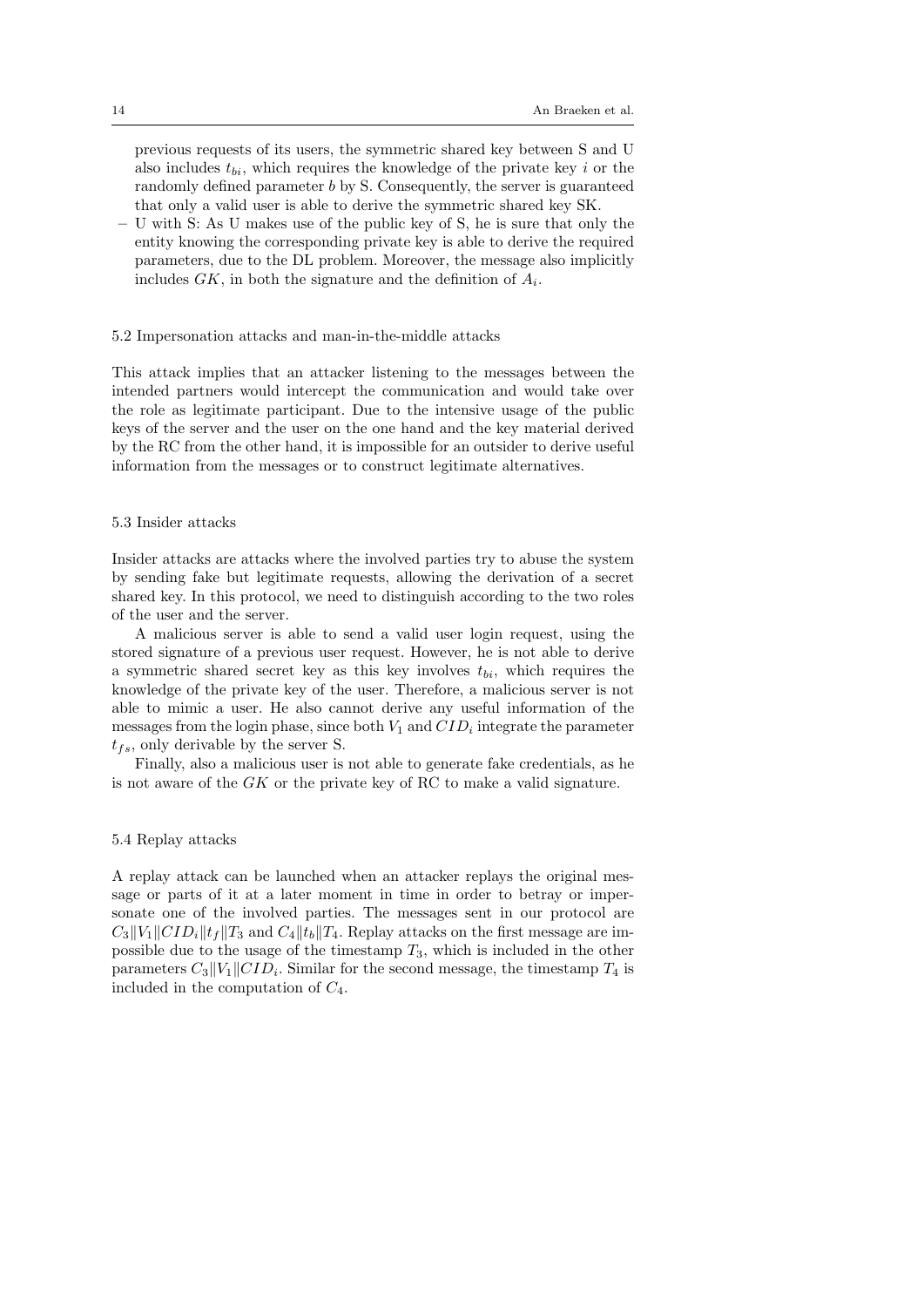#### 5.5 Known key attacks

These type of attacks allow the derivation of the private keys of S or U from the session keys. Since  $SK = H(t_{bf} || t_{bi} || t_{fs} || T_3 || T_4)$  is the result of the hash of  $t_{bf}$ ,  $t_{bi}$ ,  $t_{fs}$ , it is impossible to derive information on i or s, due to the one way property of the hash function and in addition due to the CDH problem.

#### 5.6 Perfect forward secrecy

Even if the secret keys of the user or the server are leaked, the previously generated secret session keys remain secret. This follows from the fact that  $t_{th}$ is impossible to derive, without knowledge of  $b$  and  $f$  and these temporarily generated values are erased from the memories of  $U_d$  and S after usage.

### 5.7 Resistance against password guessing/stolen smart card attacks

In this type of attacks, an attacker might steal the smart phone and use all information available on the phone (eg. by using power analysis techiques [53, 54]) together with all public messages sent over the public channel. The proposed protocol is secure against such attack as it is a three-factor based protocol, meaning that the knowledge of the password, the possession of the device, and the inheritance of the biometric data should be present with the user for a successful login. Consequently, an attacker in the possession of  $U_d$ , but without knowledge of the password of the biometric data, is not able to activate the phone.

Even if a malicious person gets access to the device and succeeds in deriving the stored parameters  $E_i$ ,  $B_i$ ,  $C_i$ ,  $t_i$ ,  $T_2$ ,  $s$ ,  $rb$ ,  $cert_i$ . He still does not know the variables  $i, ID_i$  in the TRM of the phone. These parameters are required to compute  $t_{ir}$  and thus  $k_1$  in the registration request to the RC. Also i and  $ID_i$ are required in the user login and key agreement with the server to compute  $F_i$ , and thus  $H(A_i)$ .

## 5.8 Prone to curious RC

A curious and honest RC is one that follows the required procedures but wants in the end to derive useful information of tis users for its own purpose. The session key in EAAM is only derivable by the involved user and server, as explained above. In particular, the RC is not able to derive the key SK, since SK includes the parameters  $t_{bf}$ ,  $t_{bi}$ ,  $t_{fs}$ , which can due to the CDH problem only be generated with the knowledge of either the private keys or the randomly derived parameters of the participants.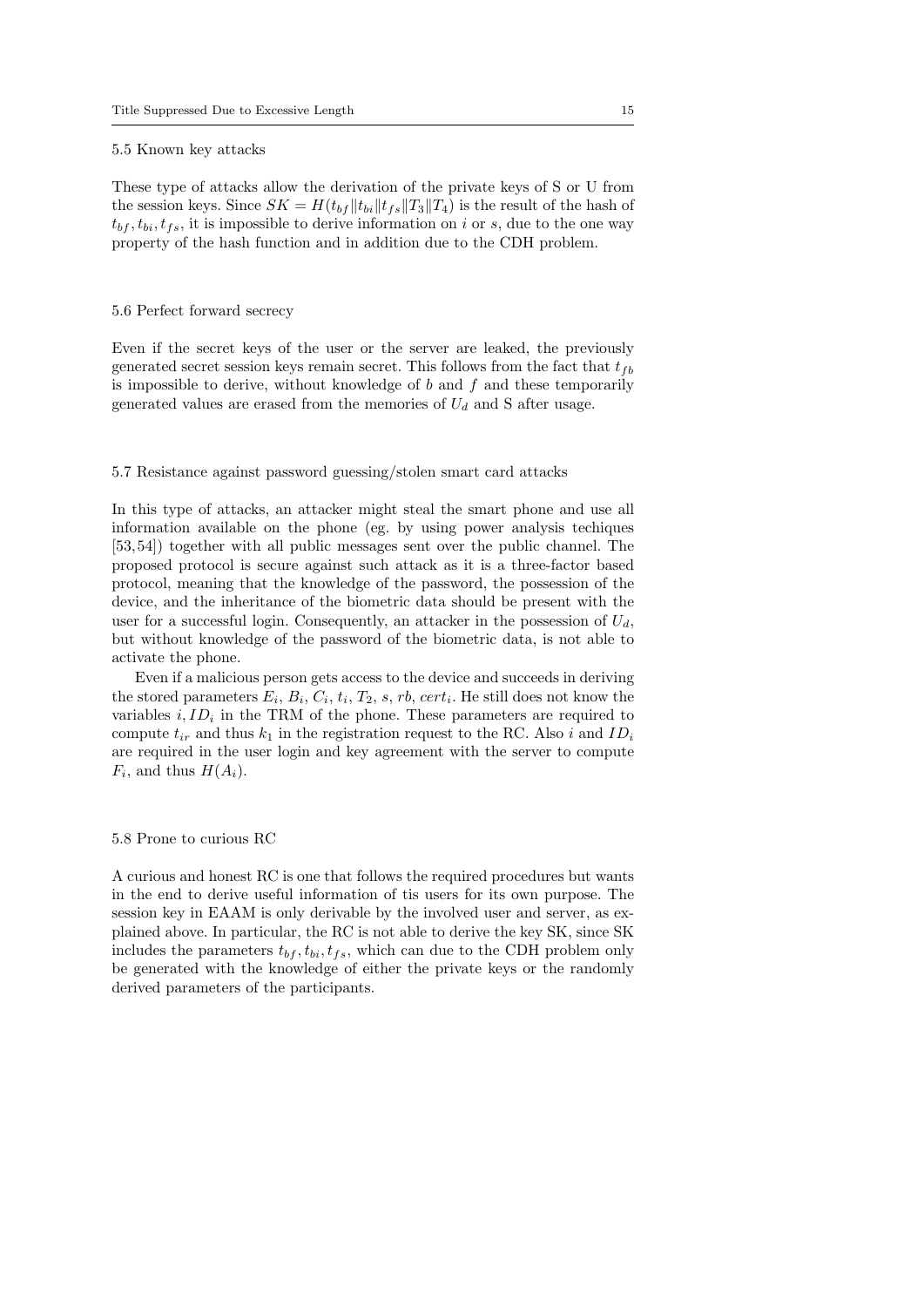## 5.9 Anonymity

Anonymity provides privacy for the users. Anonymity to any outsider is clearly obtained as none of the transmitted messages contain useful information which can link to the identity of the user. Also unlinkability is established due to the usage of a dynamic identity  $CID_i$ .

Anonymity of the identity of the user by the server is obtained in the case the server is not able to link the public key  $t_i$  to a specific server. In case the server needs to reveal the identity of the user, the user sends its identity  $ID_i$ instead of its public key  $t_i$  in  $C_3$  during the user login request. In this case, the server needs to get access to a publicly secure directory containing the tuples identity and their corresponding public key.

Note that in none of the cases, the unlinkability of the user by the server can be obtained, without constantly changing the certificate of the user.

#### 5.10 Access bounded in time

Due to the fact that the certificate includes a timestamp  $T_2$ , the server has knowledge on the existence date of the certificate and make a decision of the validity on it based on the delay between the request time  $T_3$  and  $T_2$ .

## 5.11 Summary

We now compare our scheme with the three most efficient systems [42–44] in literature using Chebyshev polynomials, which also only require 2 communication rounds in the authentication request and satisfy most of the required security properties.

None of them satisfy the property of resistance against a curious RC. In addition, [42] is not resistant to insider attacks with malicious servers, and [43] does not satisfy unlinkability. Both [43, 44] work with a certificate revocation list (CRL) for bounding the access to privileged non revoked users, while [42] does not consider this aspect.

In EAAM, the access of users is only limited in time (depending on the validity period of the signature of RC determinable by each individual server). The advantage of this approach, compared with the usage of a CRL on the RC's end is that in this case no permanent communication between RC and S is required and a differentiated approach to each server is possible. Moreover, in most practical scenarios, the certificate is valid upon a certain amount of time.

Finally, the last difference is that [42] is a 2 factor based authentication protocols, while EAAM and [43, 44] are all 3 factor based, including biometric information.

To conclude, Table 2 summarizes the comparison of the most challenging security features and shows the difference between our protocol EAAM and [42–44].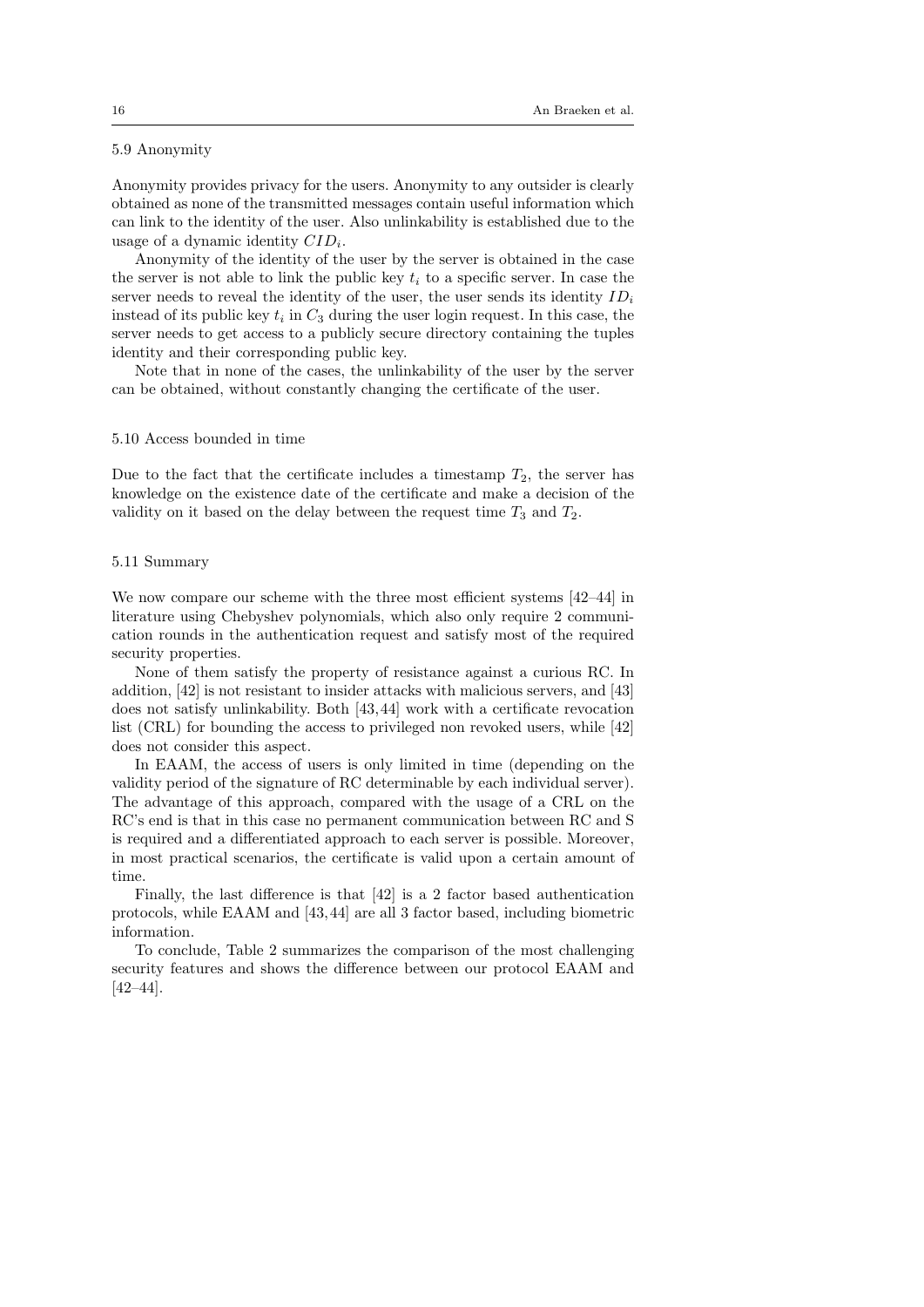| Protocol | Anony-<br>mity | attacks | No insider Perfect forward<br>secrecy | Unlink-<br>ability | Curious<br>$_{\rm RC}$ | No secure<br>$channel(RC-U)$ |
|----------|----------------|---------|---------------------------------------|--------------------|------------------------|------------------------------|
| EAAM     |                |         |                                       |                    |                        |                              |
| $[42]$   |                |         |                                       |                    |                        |                              |
| [43]     |                |         |                                       |                    |                        |                              |
| [44]     |                |         |                                       |                    |                        |                              |

Table 2: Comparison of security features

Table 3: Comparison of the communication requirements

| Protocol  | Number of transmitted bits | Number of received bits |
|-----------|----------------------------|-------------------------|
| EAAM      | 608                        | 224                     |
| [42]      | 384                        | 224                     |
| .<br>[43] | 640                        | 640                     |
| (44)      | 384                        | 224                     |

### 6 Performance analysis

We focus on the operations and communication requirements from the side of the user, as it is the most critical in the computational point of view. Moreover, we limit the discussion to the user login and authentication request phase as the registration phase is only performed once. Moreover, our system does not require a secure channel between the user and the RC, while the others need such channel to share secret parameters.

## 6.1 Communication requirements

We assume, similar to [42–44], that the number of bits for the identity and timestamps equals to 32. The number of bits as a result of the hash operation is 160 bits (eg. SHA 1) and the result of encryption and decryption is a multiple of 128 bits (eg. AES). The comparison of the number of transmitted and received bits are summarized in the Table 3. We can conclude that our protocol requires an additional 224 bits to send a message, compared with the best protocols [42, 44]. This follows from the fact that we need to include the signature of the CA. Note that we have a very compressed signature as the message to be signed is already derived from the previous parameters. Only two auxiliary variables for the signature generation need to be included in sig. The number of received bits is equal to the best performing systems in literature.

#### 6.2 Computational requirements

The operations to be considered in the comparison are the hash operation, bio hash operation, symmetric encryption and decryption algorithm, and the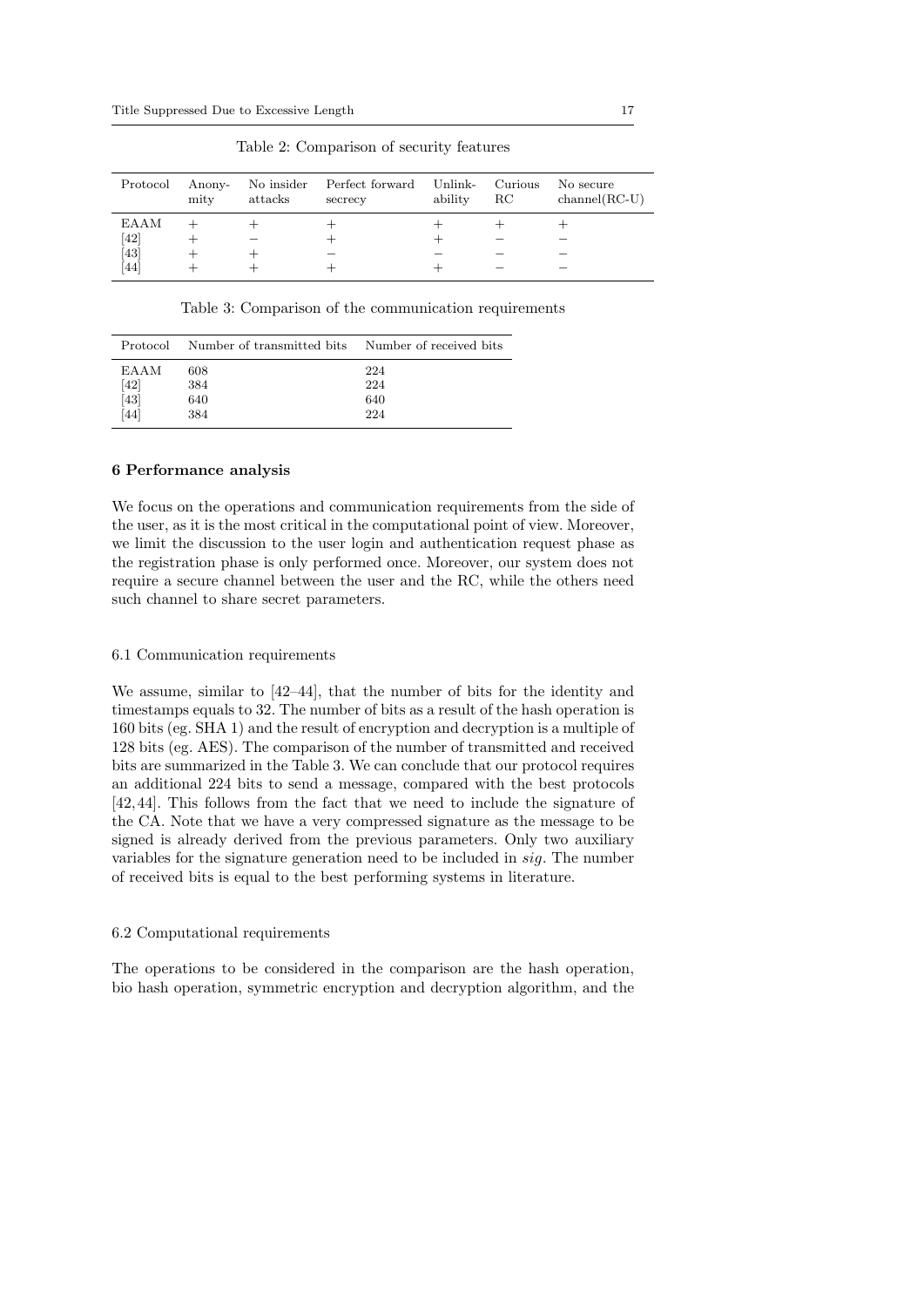| Operation | Description                                    | Time (in ms) |
|-----------|------------------------------------------------|--------------|
| $T_H$     | Time for SHA 1 Hash operation                  | 0.1          |
| $T_{BH}$  | Time for bio hash operation                    | 1.7          |
| $T_E$     | Time for encryption or decyrption with AES 128 | 0.1          |
| $T_C$     | Time for Chebyshev polynomial map evaluation   | 0.12         |

Table 4: Computation time of the operations [57]

Table 5: Comparison of the performance

|      | Protocol Computation cost       | Total time (in ms) |
|------|---------------------------------|--------------------|
| EAAM | $7T_H + 1T_{BH} + 1T_E + 4T_C$  | 3.12               |
| [42] | $5T_H+3T_C$                     | 0.96               |
| [43] | $11T_H + 1T_{BH} + 2T_E + 4T_C$ | 3.7                |
| [44] | $6T_H + 1T_{BH} + 4T_C$         | 2.9                |

Chebyshev polynomial evaluation. The xor operation is negligible, compared with these operations. In [55], the authors state that the time for executing a biohashing operation is similar to the time required for elliptic curve multiplication. Also the time to evaluate a Chebyshev polynomial can be approximated by the time corresponding with the execution of a hashing operation [56]. Table 4 shows the execution time for each of these operations as derived in [57]. The measurements are performed on a 2260 MHz ARM device, corresponding with a smartphone with Android OS (Android 4.4 KitKat), containing a 32-bit processor, ARMv7 Quadcore. The timing values are measured using the system clock. The test applications are written in the JAVA programming language by using the Android Software Development Kit (SDK) and the available crypto APIs. The resulting performance value is obtained after taking the average of 10 iterations.

As a result, Table 5 compares the performance of EAAM with the systems [42–44], both in terms of computation cost and in total time. Note that all these schemes consist of two communication rounds in the authentication request of the user to the server and are based on Chebyshev polynomials.

We can conclude that the most efficient protocol [42] is almost double efficient as the others. This follows from the first place since it is a two-factor based protocol, and thus not requires a bio hash operation (corresponding to the most compute intensive operation). Next, the protocol of [42] also satisfies a clear weakness in a sense that it is not secure against insider attacks of malicious servers and can in fact from a security point of view be seen as only a single server system. The main difference between our protocol and [44] is an additional encryption and hash for the derivation of the encryption key, which is required to send the certificate of the CA. As the protocols require less than 350 ms in general, they can be considered as real time from a user's point of view [57].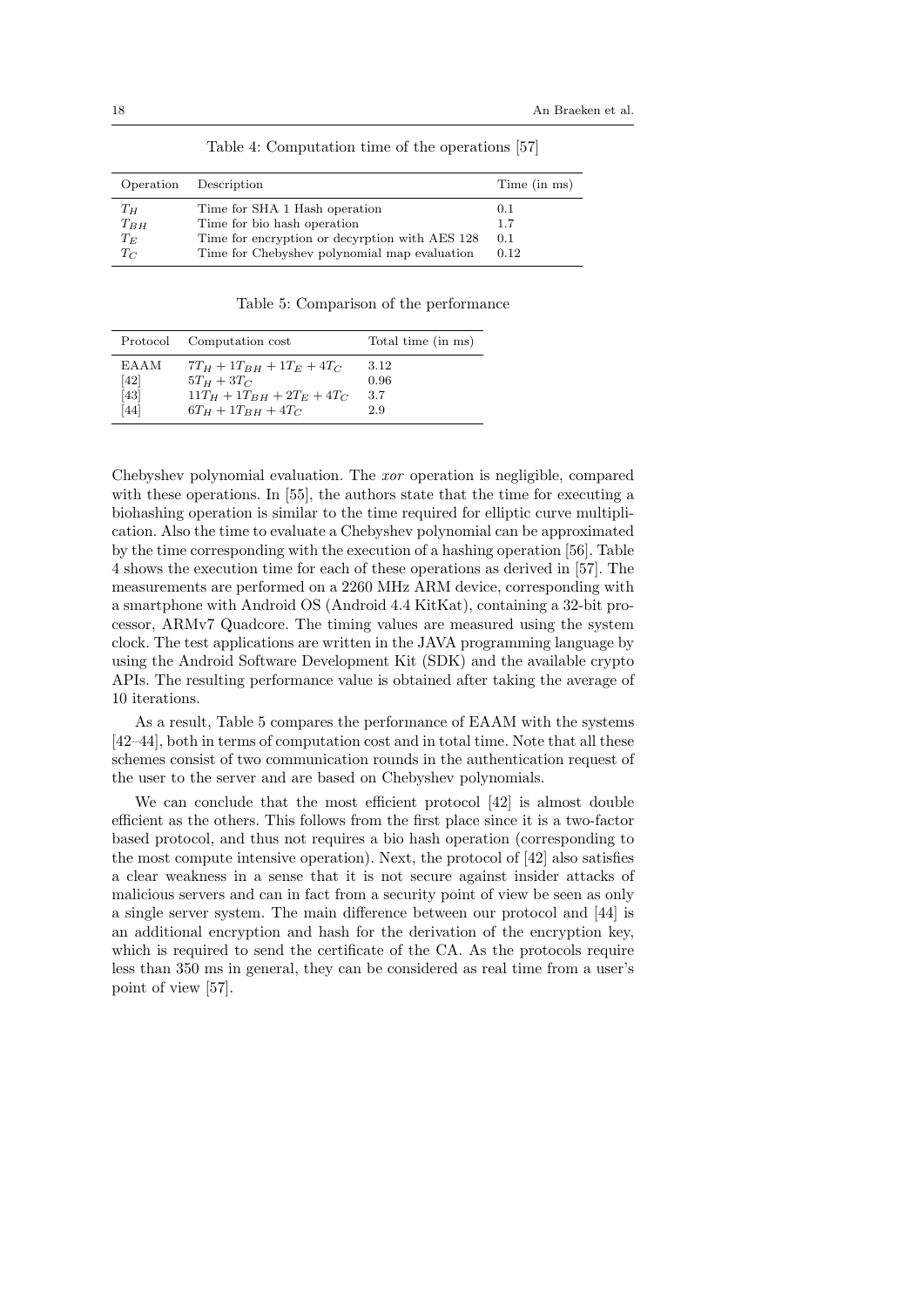### 7 Conclusion

This paper presents an efficient anonymous authentication protocol in multiple server communication networks, called EAAM. In the EAAM, the user required three-factors (e.g., knowledge of password, possession of biometrics and smartphone) for accessing multiple servers. The main novelty of the protocol is that it provides resistance against an honest but curious RC. Especially with respect to the privacy concerns of the user, it is very important to know that no big brother in the system exists which is able to collect or analyse all information of the different users to be exploited for different purposes without awareness of the user. Moreover, EAAM also offers very elegantly a differentiated validity period of its access permission delivered by the RC for the different servers and does not work by means of a CRL requiring additional communication between RC and S during the authentication request.

We have discussed the security strengths of the system and have shown that the protocol is very competitive with respect to computational and communication requirements, compared with the state of the art and taken into account its additional security features.

## References

- 1. Hwang, M., Li, L., A new remote user authentications scheme using smart cards, IEEE Transactions on Consumer Electronics, 46(1), 28-30 (2000). Li, L., Peng, H., Kurths, J., Yang, Y., Schellnhuber, H.J.:
- 2. He, D., Zeadally, S., Wang, H., Liu, Q., Lightweight Data Aggregation Scheme against Internal Attackers in Smart Grid Using Elliptic Curve Cryptography, Wireless Communications and Mobile Computing, 2017, 11 pages, (2017).
- 3. Li, L., Peng, H., Kurths, J., Yang, Y., Schellnhuber, H.J., Chaos-order transition in foraging behavior of ants, PNAS 111(23), 8392-8397 (2014).
- 4. Tashi, J., J., Comparative analysis of smart card authentication schemes, IOSR Journal of Computer Engineering, 16(1), 91-97 (2014).
- 5. Huang, X., Xiang, Y., Chonka, A., Zhou, J., Deng, R.H., A generic framework for threefactor authentication: preserving security and privacy in distributed systems, IEEE Trans. Parallel Distrib. Syst. 22(8), 1390-1397 (2011).
- 6. Dodis Y., Reyzin L., Smith A., Fuzzy extractors: How to generate strong keys from biometrics and other noisy data, Proceedings of EUROCRYPT, 523-540 (2004).
- 7. Hsieh, W. B., Leu, J. S., An anonymous mobile user authentication protocol using selfcertified public keys based on multi-server architectures, Journal of Supercomputing, 70(1) 133-148 (2014).
- 8. Zhao, D., Peng, H., Li,Y. Y. S., An efficient dynamic ID based remote user authentication scheme using self-certified public keys for multi-server environment, CoRR abs/1305.6350, (2013).
- 9. Tseng, Y. M. , Wu, T. Y., Wu, J., A pairing-based user authentication scheme for wireless clients with smart card. Informatics, 19(2), 285?302 (2008).
- 10. Geng, J., Zhang, L., A dynamic id-based user authentication and key agreement scheme for multi-server environment using bilinear pairings, Workshop on Power Electronics and Intelligent Transportation System (PEITS 2008), Guangzhou, China, 33?37 (2008).
- 11. Hsu, C. L., Lin, T. W., Password authenticated key exchange protocol for multi-server mobile networks based on chebyshev chaotic map, IEEE International Conference on Pervasive Computing and Communications (PERCOM 2013), San Diego, California, USA, 90?95 (2013).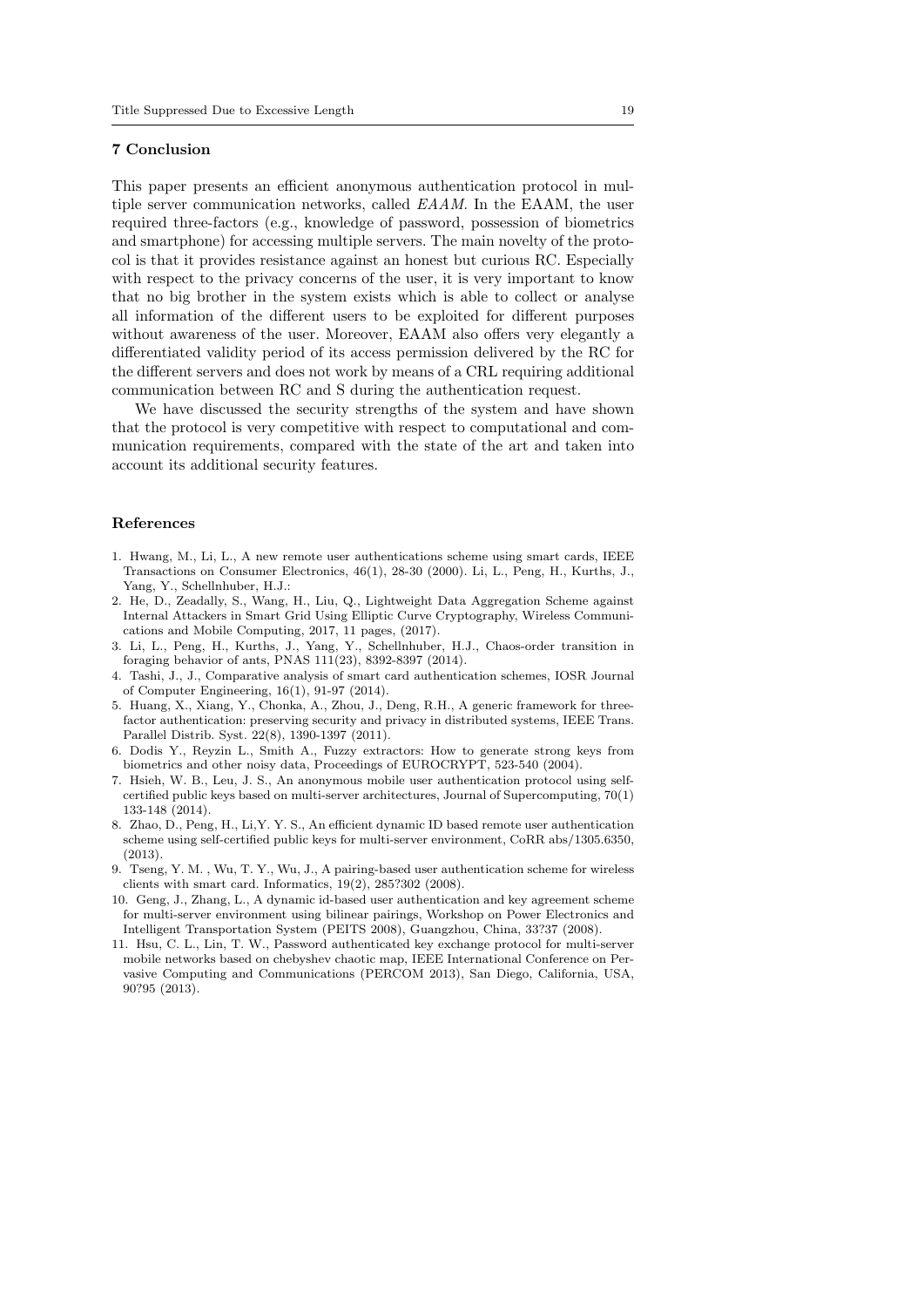- 12. Jiang, Q., Wei, F., Fu, S., Ma, J., Li, G., Alelaiwi, A., Robust extended chaotic mapsbased three-factor authentication scheme preserving biometric template privacy, Nonlinear Dynamics, 83(4), 2085-2101 (2015).
- 13. Liao, Y. P., Hsiao, C.M., A novel multi-server remote user authentication scheme using selfcertified public keys for mobile clients, Future Generation Computer Systems, 29(3), 886-900, (2013).
- 14. Amin, R., Biswas, G.P., Design and Analysis of Bilinear Pairing Based Mutual Authentication and Key Agreement Protocol Usable in Multi-server Environment, Wireless Pers Commun, 84(1), 439-462, (2016).
- 15. Banerjee, S., Dutta, M.P., Bhunia C.T., An Improved smart card based anonymous multi-server remote user authentication scheme, International Journal of Smart Home, 9(5), 11-22 (2015).
- 16. Baruah, K.CH., Banerjee, S., Dutta, M.P., Bhunia C.T., An Improved Biometric-based Multi-server Authentication Scheme using Smart Card, International Journal of Security and Its Application, 9(1), 397-408 (2015).
- 17. Li, C.T., and Hwang, M.S., An efficient biometrics based remote user authentication scheme using smart cards, Journal of Network and Computer Applications, 33(1), 1-5.  $(2010).$
- 18. Chuang, M.C., Chen, M.C., An anonymous multi-server authenticated key agreement scheme based on trust computing using smart cards and biometrics, Expert Systems with Applications, 41(4), 1411-1418 (2014).
- 19. Mishra, D., Das, A.K., and Mukhopadhyay, S., A secure user anonoymity-preserving biometric-based multi-server authenticated key agreement scheme using smart cards, Expert Systems with Applications, 41(18), 8129-8143 (2014).
- 20. Das, A.K., Analysis and improvement on an efficient biometric based remote user authentication scheme using smart cards, IET Information Security, 5(3), 145-151 (2011).
- 21. An, Y., Security analysis and enhancements of an effective biometric-based remote user authentication scheme using smart cards, Journal of Biomedicine and Biotechnology, 6 pages (2012).
- 22. Khan, M.K. and Kumari, S, An improved biometrics-based remote authentication scheme with user anonymity, Journal of Biomedicine and Biotechnology, 9 pages (2013).
- 23. Wen, F., Susilo, W., Yang, G., Analysis and improvement on a biometric-based user authentication scheme using smart cards, Wireless Personal Communications, 80, 1747- 1760 (2015).
- 24. Braeken, A., Porambage, P., Efficient Anonym Smart Card Based Authentication Scheme for Multi-Server Architecture, 9(9), 177-184 (2015).
- 25. Pippal, R.S., Wu, S., Robust smart card authentication scheme for multi-server architecture, Wireless Personal Communications, 72(1), 729-745 (2013).
- 26. Wei, J., Liu, W., Hu, X. Cryptanalysis and improvement of a robust smart card authentication scheme for multi-server architecture, Wireless Personal Communications, 77(1), 2255-2269 (2014).
- 27. Lin, H. Wen, F., Du, C., A novel and anonymous key agreement multi-server architecture, Journal of Computational Information Systems, 11(8), 3011-3018 (2015).
- 28. Yoon E., Yoo, K., Robust biometrics-based multi-server authentication with key agreement scheme for smart cards on elliptic curve cryptosystem, The Journal of Supercomputing, 63(1), 235-255 (2013).
- 29. Kim, H., Jeon, W., Lee, K., Lee, Y., Won, D., Cryptanalysis and improvement of a biometrics-based multi-server authentication with key agreement scheme, Proceedings of 12th International Conference on Computational Science and Its Applications (ICCSA 2012), Salvador de Bahia, Brazil, 391?406 (2012).
- 30. He, D., Wang, D., Robust Biometrics-Based Authentication Scheme for Multiserver Environment, IEEE Systems Journal, 9(3), 816-823 (2015).
- 31. Odelu, V., Das, A. K., Goswami, A., A secure biometrics-based multiserver authentication protocol using smart cards, IEEE Transactions on Information Forensics and Security, 10(9), 1953-1966 (2015).
- 32. Jiang, Q., Khan, M. K., Lu, X., Ma, J., He, D., A privacy preserving three-factor authentication protocol for e-health clouds, The Journal of Supercomputing, 1-24 (2016).